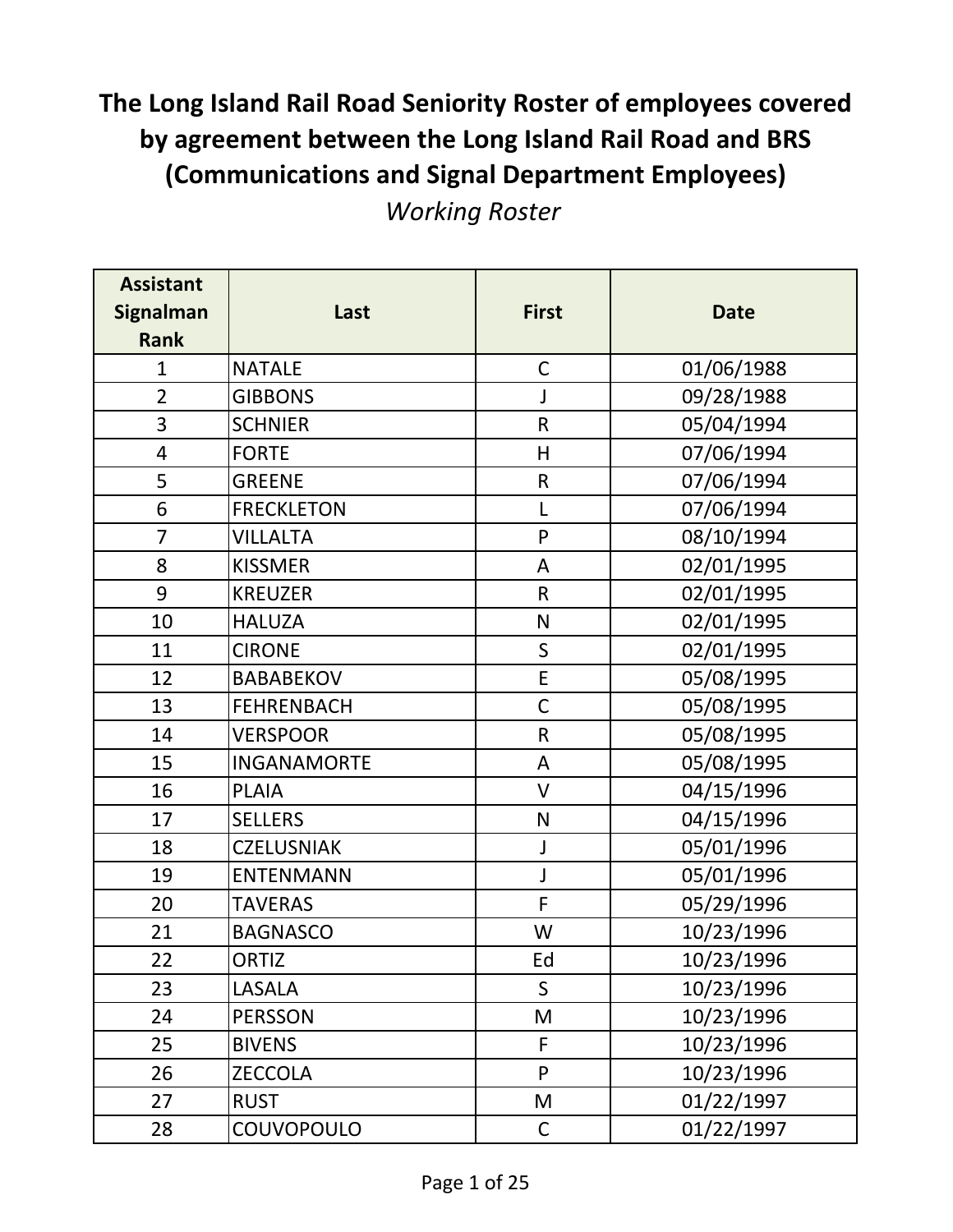| <b>Assistant</b><br><b>Signalman</b> | Last              | <b>First</b> | <b>Date</b> |
|--------------------------------------|-------------------|--------------|-------------|
| <b>Rank</b>                          |                   |              |             |
| 29                                   | <b>BURKE</b>      | $\mathsf J$  | 02/26/1997  |
| 30                                   | <b>LUC</b>        | $\vee$       | 02/26/1997  |
| 31                                   | <b>OBRIEN</b>     | D            | 02/26/1997  |
| 32                                   | <b>HAMILTON</b>   | P            | 02/26/1997  |
| 33                                   | <b>JUCHEM</b>     | M            | 03/19/1997  |
| 34                                   | <b>LUCIANO</b>    |              | 04/02/1997  |
| 35                                   | <b>MCLAUGHLIN</b> | Michael      | 04/02/1997  |
| 36                                   | ZAZZARINO         | F            | 04/23/1997  |
| 37                                   | <b>MORENO</b>     | M            | 04/23/1997  |
| 38                                   | <b>ROGERS</b>     | W            | 04/23/1997  |
| 39                                   | <b>DRAGOTTO</b>   | J            | 04/23/1997  |
| 40                                   | <b>HYNSON</b>     | $\mathsf R$  | 04/23/1997  |
| 41                                   | <b>FLEURY</b>     | T            | 05/07/1997  |
| 42                                   | <b>ROBERTS</b>    | $\mathsf{R}$ | 05/07/1997  |
| 43                                   | <b>GONZALEZ</b>   | Hum          | 05/07/1997  |
| 44                                   | <b>GONGORA</b>    | E            | 05/07/1997  |
| 45                                   | <b>MONTALVO</b>   | $\mathsf R$  | 05/07/1997  |
| 46                                   | <b>MCGOVERN</b>   | P            | 05/07/1997  |
| 47                                   | <b>WARBURTON</b>  | M            | 05/07/1997  |
| 48                                   | <b>ECCHER</b>     | J            | 05/14/1997  |
| 49                                   | <b>GUTIERREZ</b>  | H            | 05/14/1997  |
| 50                                   | <b>OLSON</b>      | A            | 06/04/1997  |
| 51                                   | <b>STHILAIRE</b>  | A            | 06/04/1997  |
| 52                                   | <b>ROSADO</b>     |              | 06/04/1997  |
| 53                                   | <b>REID</b>       | M            | 06/04/1997  |
| 54                                   | <b>JOHNSON</b>    | B            | 06/04/1997  |
| 55                                   | <b>DEROSA</b>     | J            | 06/18/1997  |
| 56                                   | <b>RAMIREZ</b>    | M            | 06/18/1997  |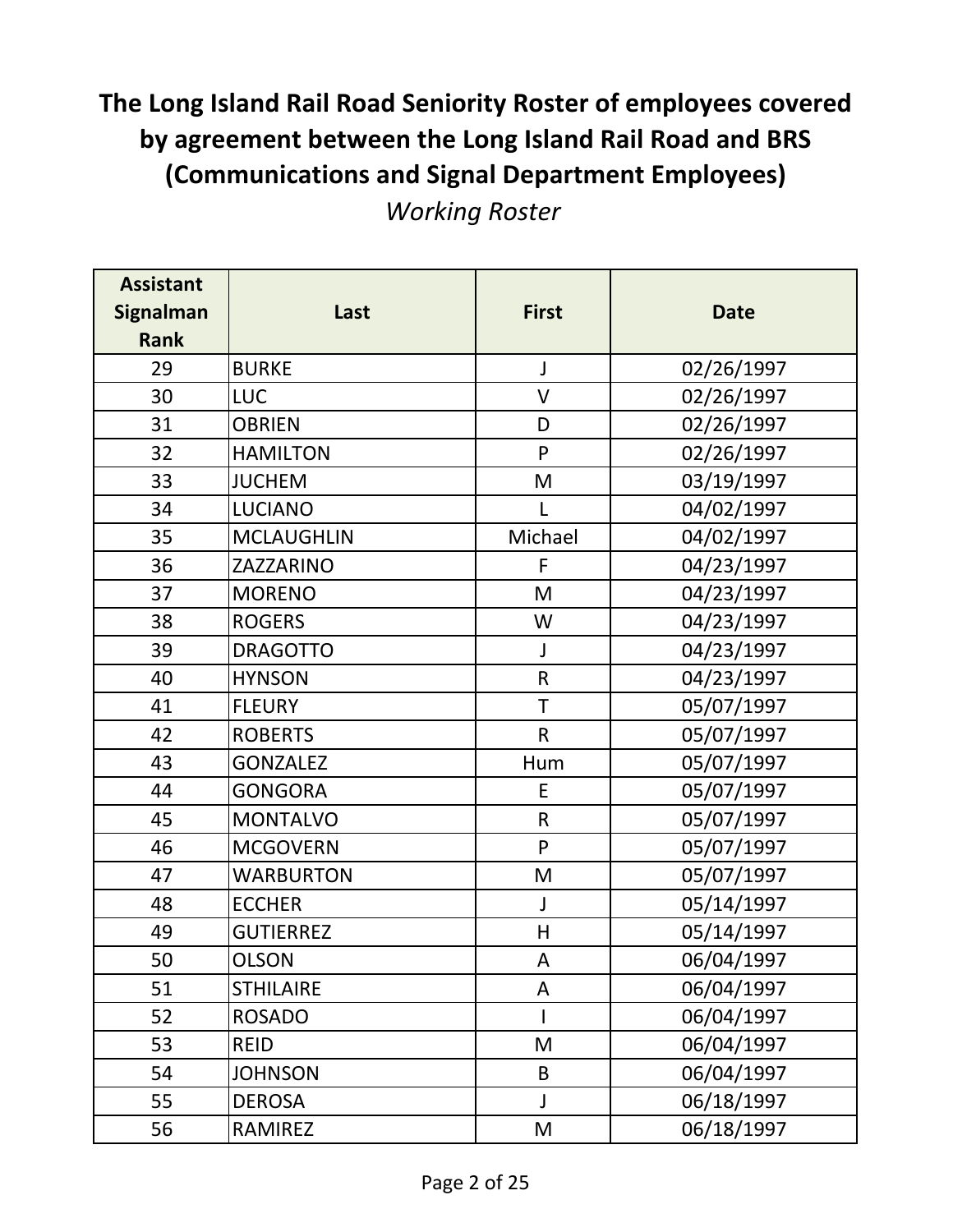| <b>Assistant</b> |                     |              |             |
|------------------|---------------------|--------------|-------------|
| <b>Signalman</b> | Last                | <b>First</b> | <b>Date</b> |
| <b>Rank</b>      |                     |              |             |
| 57               | <b>KLEES</b>        | J            | 06/30/1997  |
| 58               | <b>MATYI</b>        | J            | 07/16/1997  |
| 59               | <b>MILLER</b>       | $\mathsf R$  | 07/16/1997  |
| 60               | <b>BAUMANN</b>      | H            | 07/16/1997  |
| 61               | <b>DOROSH</b>       | A            | 07/16/1997  |
| 62               | <b>ALLEN</b>        | J            | 07/16/1997  |
| 63               | <b>GHULAM</b>       | D            | 07/16/1997  |
| 64               | <b>OLMEDA</b>       |              | 07/16/1997  |
| 65               | <b>HAGEN</b>        | ${\sf R}$    | 07/16/1997  |
| 66               | <b>HAMRAH</b>       | W            | 07/16/1997  |
| 67               | <b>TROIANO</b>      | A            | 07/30/1997  |
| 68               | <b>KUHN</b>         | $\mathsf C$  | 07/30/1997  |
| 69               | <b>HATZIVASILIS</b> | $\mathsf{V}$ | 07/30/1997  |
| 70               | <b>MILLER</b>       | К            | 07/30/1997  |
| 71               | <b>SIEGEL</b>       | $\mathsf C$  | 07/30/1997  |
| 72               | ANGELL              | W            | 07/30/1997  |
| 73               | <b>PARKER</b>       | ${\sf P}$    | 07/30/1997  |
| 74               | <b>JANSONS</b>      | L            | 12/01/1997  |
| 75               | <b>MERETE</b>       | $\mathsf S$  | 12/01/1997  |
| 76               | <b>GRECI</b>        | A            | 11/25/1998  |
| 77               | <b>SANASSI</b>      | К            | 11/25/1998  |
| 78               | <b>PERRINO</b>      | $\mathsf R$  | 11/25/1998  |
| 79               | <b>DIBENEDETTO</b>  | $\mathsf{C}$ | 11/25/1998  |
| 80               | <b>HOLTER</b>       | J            | 01/21/1999  |
| 81               | <b>MCKAY</b>        | T            | 02/10/1999  |
| 82               | <b>RUBEN</b>        | J            | 02/10/1999  |
| 83               | <b>CHIRILLO</b>     | J            | 02/17/1999  |
| 84               | <b>CROSS</b>        | G            | 02/17/1999  |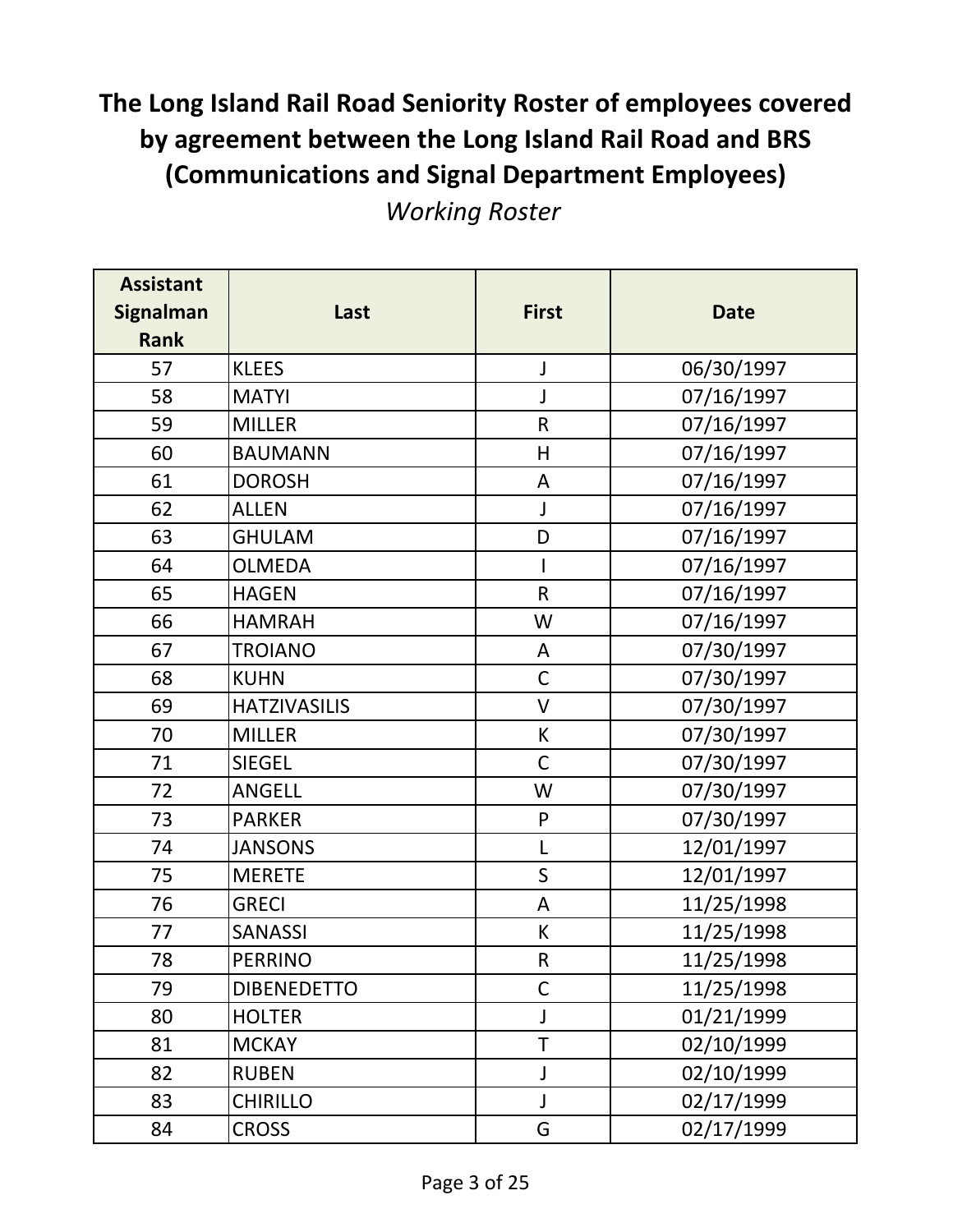| <b>Assistant</b><br><b>Signalman</b><br><b>Rank</b> | Last                   | <b>First</b> | <b>Date</b> |
|-----------------------------------------------------|------------------------|--------------|-------------|
| 85                                                  | <b>SHORTELL</b>        | $\mathsf R$  | 02/17/1999  |
| 86                                                  | <b>MCGRATH</b>         | A            | 02/17/1999  |
| 87                                                  | <b>HARTT</b>           | G            | 02/17/1999  |
| 88                                                  | <b>HAYNES</b>          | $\top$       | 03/15/1999  |
| 89                                                  | <b>LAUD</b>            | L            | 03/15/1999  |
| 90                                                  | <b>GUISAO</b>          | $\mathsf{P}$ | 03/15/1999  |
| 91                                                  | <b>SOKOLOWSKI</b>      | $\mathsf{J}$ | 03/17/1999  |
| 92                                                  | <b>SACCENTE</b>        | M            | 03/31/1999  |
| 93                                                  | <b>DALEY</b>           | E            | 06/17/1999  |
| 94                                                  | <b>BORRUSO</b>         | $\mathsf{S}$ | 06/17/1999  |
| 95                                                  | <b>MCLAUGHLIN</b>      | Martin       | 08/11/1999  |
| 96                                                  | <b>BREE</b>            | H            | 08/25/1999  |
| 97                                                  | <b>BERTHELSEN-LEON</b> | K            | 08/25/1999  |
| 98                                                  | <b>CHUNG</b>           | J            | 09/22/1999  |
| 99                                                  | <b>MCCARTHY</b>        | A            | 10/06/1999  |
| 100                                                 | <b>VOLONAKIS</b>       | $\top$       | 10/20/1999  |
| 101                                                 | <b>LEGG</b>            | E            | 10/20/1999  |
| 102                                                 | <b>KELLY</b>           | G            | 01/05/2000  |
| 103                                                 | <b>BIRMINGHAM</b>      | $\mathsf{S}$ | 01/05/2000  |
| 104                                                 | <b>PETERSON</b>        | B            | 02/16/2000  |
| 105                                                 | GALATI                 | J            | 06/28/2000  |
| 106                                                 | AVELAR                 | $\mathsf S$  | 07/12/2000  |
| 107                                                 | <b>MASINO</b>          | M            | 07/12/2000  |
| 108                                                 | <b>CUPO</b>            | M            | 08/30/2000  |
| 109                                                 | <b>SOLOMON</b>         | M            | 08/30/2000  |
| 110                                                 | WALKER                 | J            | 09/06/2000  |
| 111                                                 | <b>RUF</b>             | M            | 09/06/2000  |
| 112                                                 | SAASTO                 | E            | 09/06/2000  |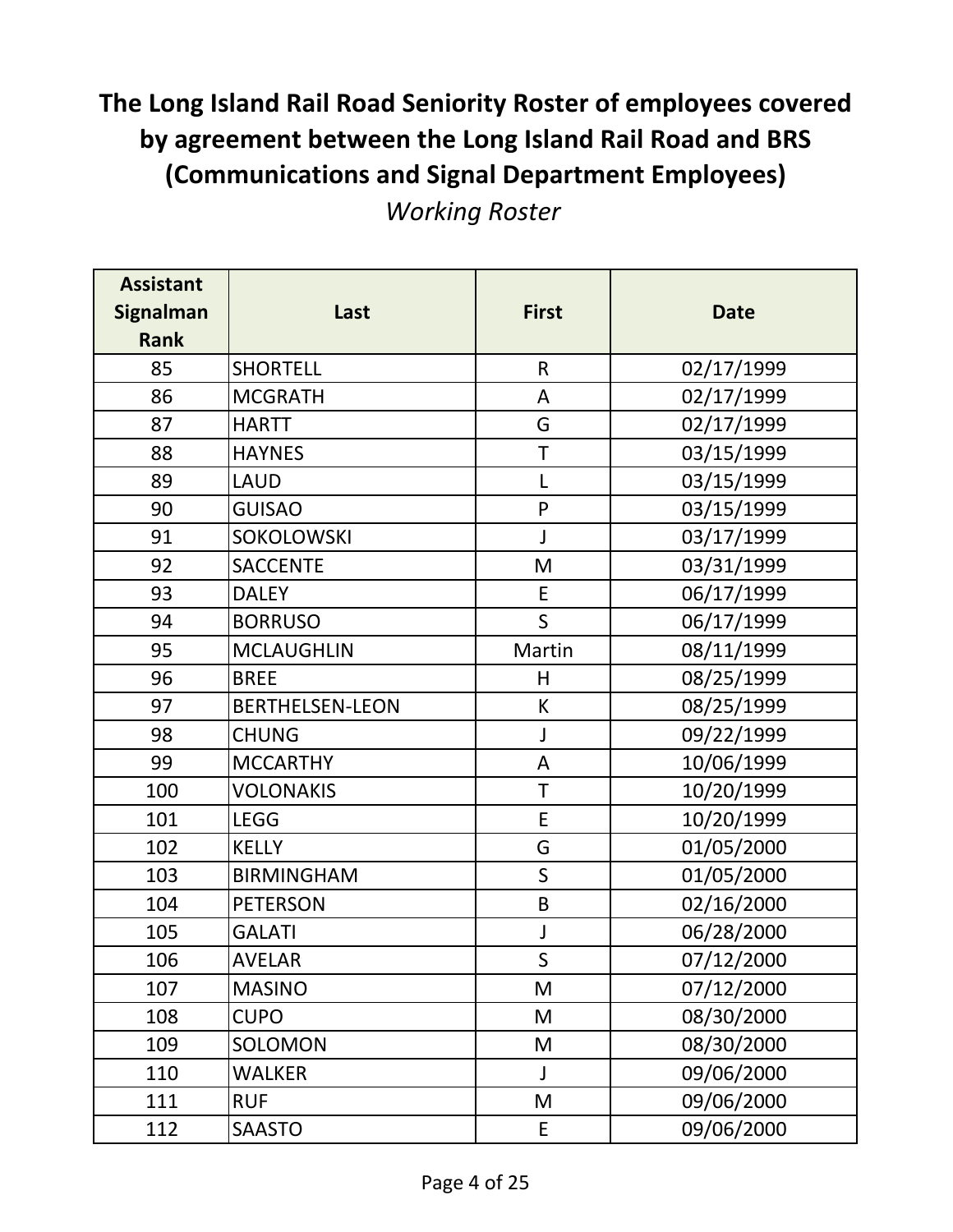| <b>Assistant</b><br><b>Signalman</b><br><b>Rank</b> | Last               | <b>First</b> | <b>Date</b> |
|-----------------------------------------------------|--------------------|--------------|-------------|
| 113                                                 | LEGG               | M            | 09/06/2000  |
| 114                                                 | CHURAMAN           | E            | 09/06/2000  |
| 115                                                 | <b>THOMPSON</b>    | L            | 10/10/2000  |
| 116                                                 | <b>CIPOLLA</b>     | M            | 10/10/2000  |
| 117                                                 | CALLAGHAN          | G            | 11/01/2000  |
| 118                                                 | <b>HUBBS</b>       | J            | 11/01/2000  |
| 119                                                 | <b>MILLER</b>      | $\sf B$      | 11/29/2000  |
| 120                                                 | <b>TSELIOS</b>     | G            | 11/29/2000  |
| 121                                                 | WAGNER             | G            | 11/30/2000  |
| 122                                                 | <b>WHITE</b>       | W            | 12/06/2000  |
| 123                                                 | <b>RIVAS</b>       | A            | 12/15/2000  |
| 124                                                 | <b>QUINLIVAN</b>   | $\mathsf R$  | 01/10/2001  |
| 125                                                 | <b>PLATT</b>       | ${\sf P}$    | 01/10/2001  |
| 126                                                 | <b>DIDONNA</b>     | J            | 01/30/2001  |
| 127                                                 | <b>SCHMITT</b>     | $\mathsf C$  | 02/21/2001  |
| 128                                                 | <b>JAINARINE</b>   | $\mathsf{N}$ | 02/22/2001  |
| 129                                                 | <b>STEELE</b>      | M            | 02/22/2001  |
| 130                                                 | <b>RODRIGUEZ</b>   | $\mathsf{R}$ | 02/22/2001  |
| 131                                                 | <b>WELLINGTON</b>  | W            | 02/22/2001  |
| 132                                                 | <b>SMIGIEL</b>     | D            | 02/28/2001  |
| 133                                                 | <b>WACHTIN</b>     | A            | 02/28/2001  |
| 134                                                 | <b>GARILLI</b>     |              | 02/28/2001  |
| 135                                                 | <b>NALCACIOGLU</b> | E            | 02/28/2001  |
| 136                                                 | <b>GIBSON</b>      | T            | 02/28/2001  |
| 137                                                 | <b>MACHATE</b>     | E            | 03/21/2001  |
| 138                                                 | IZZO               | A            | 03/21/2001  |
| 139                                                 | <b>HANFORD</b>     | $\mathsf{R}$ | 04/11/2001  |
| 140                                                 | <b>OLDHAM</b>      | $\sf R$      | 05/09/2001  |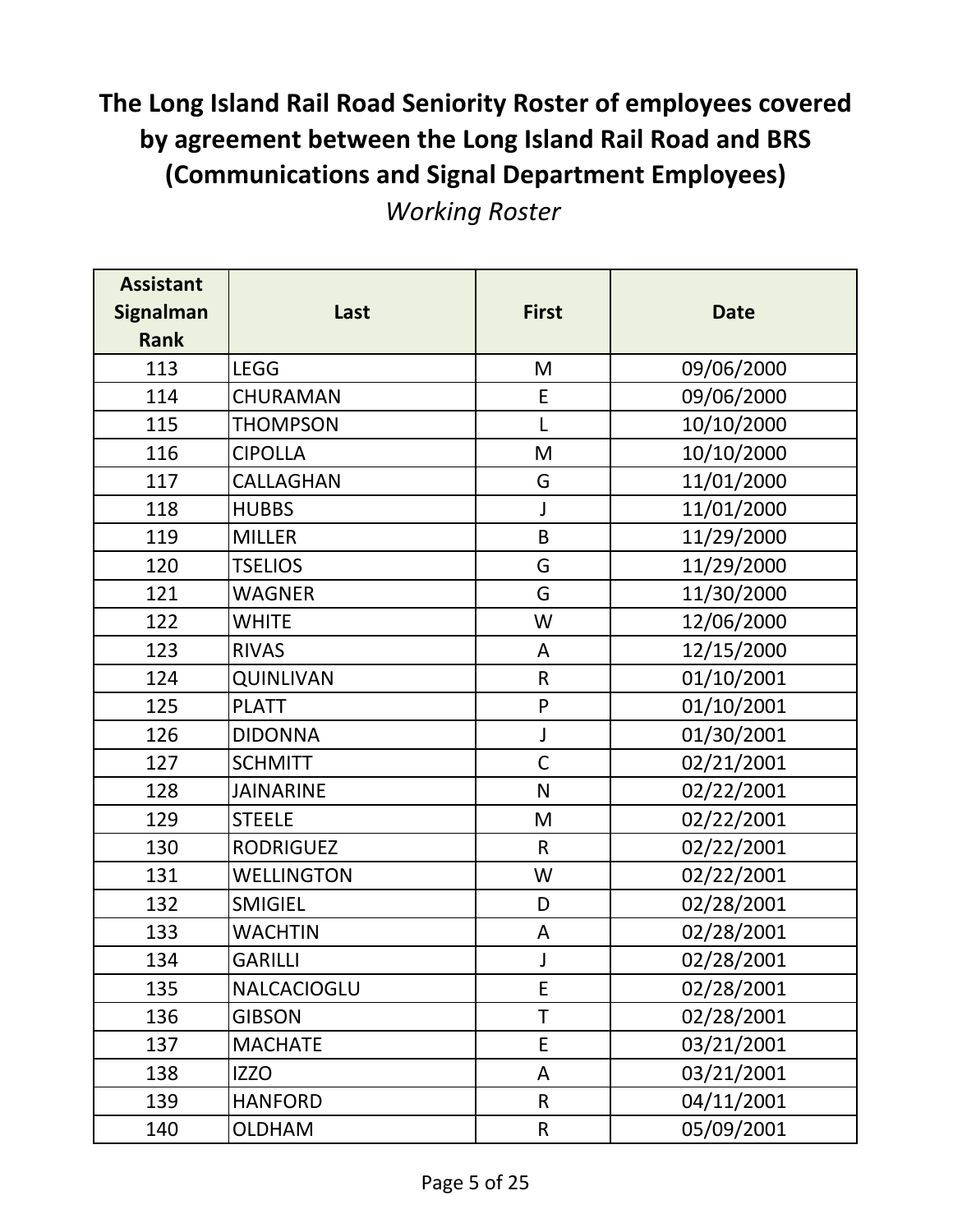| <b>Assistant</b><br><b>Signalman</b><br><b>Rank</b> | Last               | <b>First</b>  | <b>Date</b> |
|-----------------------------------------------------|--------------------|---------------|-------------|
| 141                                                 | <b>THATER</b>      | $\mathsf C$   | 05/30/2001  |
| 142                                                 | <b>GIANGRANDE</b>  | M             | 05/30/2001  |
| 143                                                 | <b>SOBINA</b>      | K             | 05/30/2001  |
| 144                                                 | <b>BANKS</b>       | M             | 05/30/2001  |
| 145                                                 | <b>PERNICIARO</b>  | $\mathsf{S}$  | 06/20/2001  |
| 146                                                 | <b>MALCOLM</b>     | ${\mathsf O}$ | 06/27/2001  |
| 147                                                 | <b>STEIN</b>       | $\mathsf{R}$  | 06/27/2001  |
| 148                                                 | <b>BUBACK</b>      | $\mathsf S$   | 06/27/2001  |
| 149                                                 | <b>ROSALES</b>     | P             | 07/11/2001  |
| 150                                                 | <b>KASTENDIECK</b> | W             | 07/11/2001  |
| 151                                                 | <b>VOLZ</b>        | P             | 08/01/2001  |
| 152                                                 | <b>NANAN</b>       | ${\sf R}$     | 08/16/2001  |
| 153                                                 | <b>MARRERO</b>     | A             | 08/25/2001  |
| 154                                                 | <b>TWAHIR</b>      | M             | 09/05/2001  |
| 155                                                 | <b>NARINE</b>      | G             | 09/06/2001  |
| 156                                                 | LANBERG            | M             | 09/19/2001  |
| 157                                                 | WALLACH            | D             | 10/01/2001  |
| 158                                                 | <b>SULLIVAN</b>    | M             | 10/17/2001  |
| 159                                                 | <b>LOPEZ</b>       | D             | 10/17/2001  |
| 160                                                 | <b>CEDENO</b>      | B             | 10/17/2001  |
| 161                                                 | <b>ELLENTUCK</b>   | M             | 10/17/2001  |
| 162                                                 | <b>STEWART</b>     | M             | 10/17/2001  |
| 163                                                 | <b>AARNE</b>       | B             | 10/17/2001  |
| 164                                                 | SINGH              | H             | 10/17/2001  |
| 165                                                 | <b>MERCADO</b>     | D             | 10/17/2001  |
| 166                                                 | <b>ALMONTE</b>     | L             | 10/17/2001  |
| 167                                                 | <b>PORCHIA</b>     | M             | 10/17/2001  |
| 168                                                 | OJEDA              | F             | 10/17/2001  |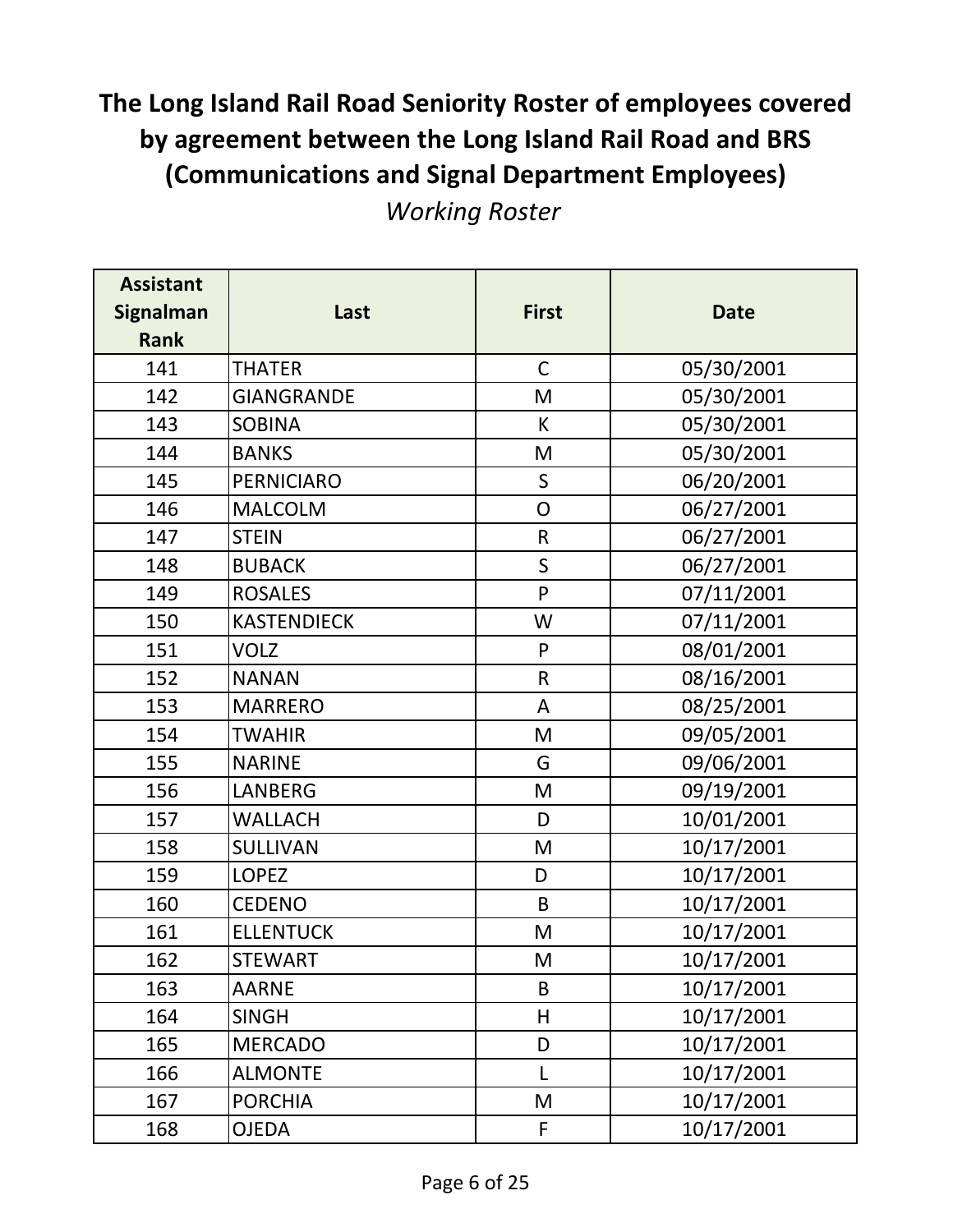| <b>Assistant</b><br><b>Signalman</b><br><b>Rank</b> | Last              | <b>First</b> | <b>Date</b> |
|-----------------------------------------------------|-------------------|--------------|-------------|
| 169                                                 | <b>NEWELL</b>     | J            | 10/17/2001  |
| 170                                                 | <b>FASON</b>      | M            | 10/17/2001  |
| 171                                                 | <b>BARBOSA</b>    | $\mathsf S$  | 10/17/2001  |
| 172                                                 | <b>JOHNSON</b>    | J            | 02/27/2002  |
| 173                                                 | <b>PALLADINO</b>  | J            | 02/27/2002  |
| 174                                                 | VELASQUEZ         | $\mathsf R$  | 02/27/2002  |
| 175                                                 | <b>CAMPOS</b>     | E            | 03/27/2002  |
| 176                                                 | <b>DOMINGO</b>    | J            | 03/27/2002  |
| 177                                                 | <b>MCCARTHY</b>   | T            | 03/27/2002  |
| 178                                                 | <b>ERICKSON</b>   | К            | 03/27/2002  |
| 179                                                 | <b>SCHIFFER</b>   | J            | 04/24/2002  |
| 180                                                 | <b>KIDBY</b>      | G            | 04/24/2002  |
| 181                                                 | <b>JACK</b>       | $\mathsf C$  | 04/24/2002  |
| 182                                                 | <b>LEVELL</b>     | D            | 10/23/2002  |
| 183                                                 | <b>RISO</b>       | L            | 10/23/2002  |
| 184                                                 | <b>LONG</b>       | B            | 10/23/2002  |
| 185                                                 | <b>MALDONADO</b>  | M            | 11/20/2002  |
| 186                                                 | <b>KIDD</b>       | T            | 02/26/2003  |
| 187                                                 | <b>RIDLEY</b>     | J            | 02/26/2003  |
| 188                                                 | <b>KUBINSKI</b>   | S            | 05/28/2003  |
| 189                                                 | <b>PAGANO</b>     | M            | 05/28/2003  |
| 190                                                 | <b>REYNOLDS</b>   |              | 05/28/2003  |
| 191                                                 | <b>BUDKE</b>      | K            | 07/23/2003  |
| 192                                                 | <b>TORRES</b>     | K            | 07/23/2003  |
| 193                                                 | <b>FERNANDEZ</b>  | G            | 07/23/2003  |
| 194                                                 | <b>LAIBACH</b>    | J            | 08/13/2003  |
| 195                                                 | <b>CURCIO</b>     | $\mathsf C$  | 08/27/2003  |
| 196                                                 | <b>THORBOURNE</b> | Τ            | 08/27/2003  |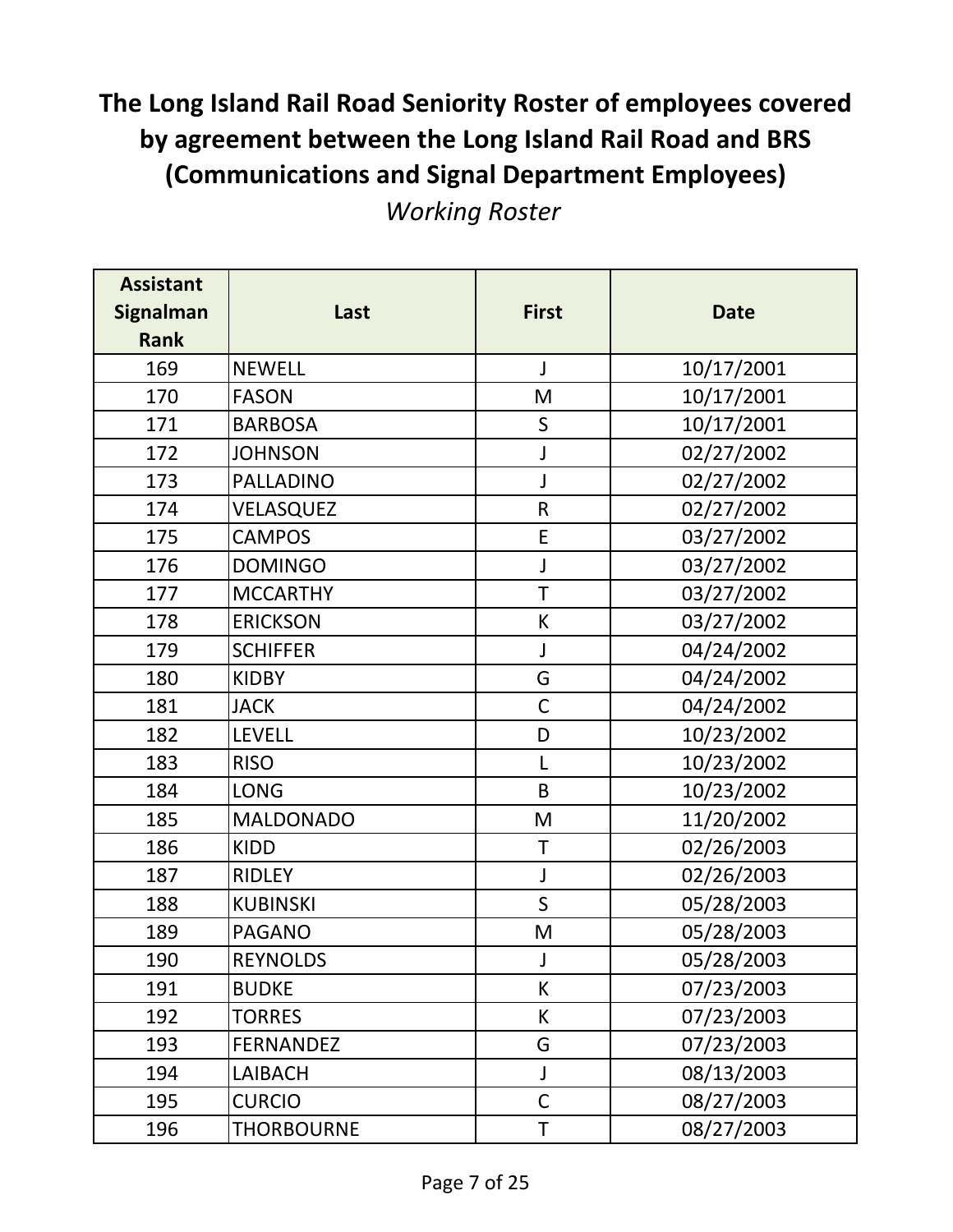| <b>Assistant</b><br><b>Signalman</b><br><b>Rank</b> | Last                | <b>First</b> | <b>Date</b> |
|-----------------------------------------------------|---------------------|--------------|-------------|
| 197                                                 | <b>BILELLA</b>      | A            | 01/28/2004  |
| 198                                                 | <b>CARONE</b>       | J            | 01/28/2004  |
| 199                                                 | <b>DOUGHERTY</b>    | J            | 01/28/2004  |
| 200                                                 | <b>HENRY</b>        | $\mathsf{H}$ | 01/28/2004  |
| 201                                                 | LLERENA             | G            | 01/28/2004  |
| 202                                                 | <b>MONDEAU</b>      | J            | 01/28/2004  |
| 203                                                 | <b>MORAN</b>        | $\mathsf{C}$ | 01/28/2004  |
| 204                                                 | <b>PEETS</b>        | U            | 01/28/2004  |
| 205                                                 | <b>RIVERA</b>       | $\mathsf{H}$ | 01/28/2004  |
| 206                                                 | <b>URENA</b>        | J            | 01/28/2004  |
| 207                                                 | <b>TRANCHESE</b>    | J            | 01/28/2004  |
| 208                                                 | <b>CRUZ</b>         | $\mathsf{H}$ | 02/25/2004  |
| 209                                                 | <b>DIAZ</b>         | ${\sf P}$    | 02/25/2004  |
| 210                                                 | <b>KELLY</b>        | F            | 02/25/2004  |
| 211                                                 | LO                  | $\top$       | 02/25/2004  |
| 212                                                 | <b>MCKAY</b>        | D            | 02/25/2004  |
| 213                                                 | <b>SCHWEIGHARDT</b> | E            | 02/25/2004  |
| 214                                                 | <b>ORNA</b>         | J            | 02/25/2004  |
| 215                                                 | <b>CALADO</b>       | J            | 04/28/2004  |
| 216                                                 | <b>MCDONALD</b>     | $\sf S$      | 04/28/2004  |
| 217                                                 | <b>MONTE</b>        | $\mathsf C$  | 04/28/2004  |
| 218                                                 | <b>TSAVARIS</b>     | K            | 04/28/2004  |
| 219                                                 | <b>DARCANGELIS</b>  | $\mathsf{C}$ | 04/28/2004  |
| 220                                                 | <b>SMITH</b>        | <b>Steve</b> | 09/22/2004  |
| 221                                                 | <b>STROLIGO</b>     | A            | 09/22/2004  |
| 222                                                 | WAGNER              | T            | 09/22/2004  |
| 223                                                 | <b>BRYAN</b>        | L            | 11/03/2004  |
| 224                                                 | <b>NGUYEN</b>       | $\sf B$      | 11/03/2004  |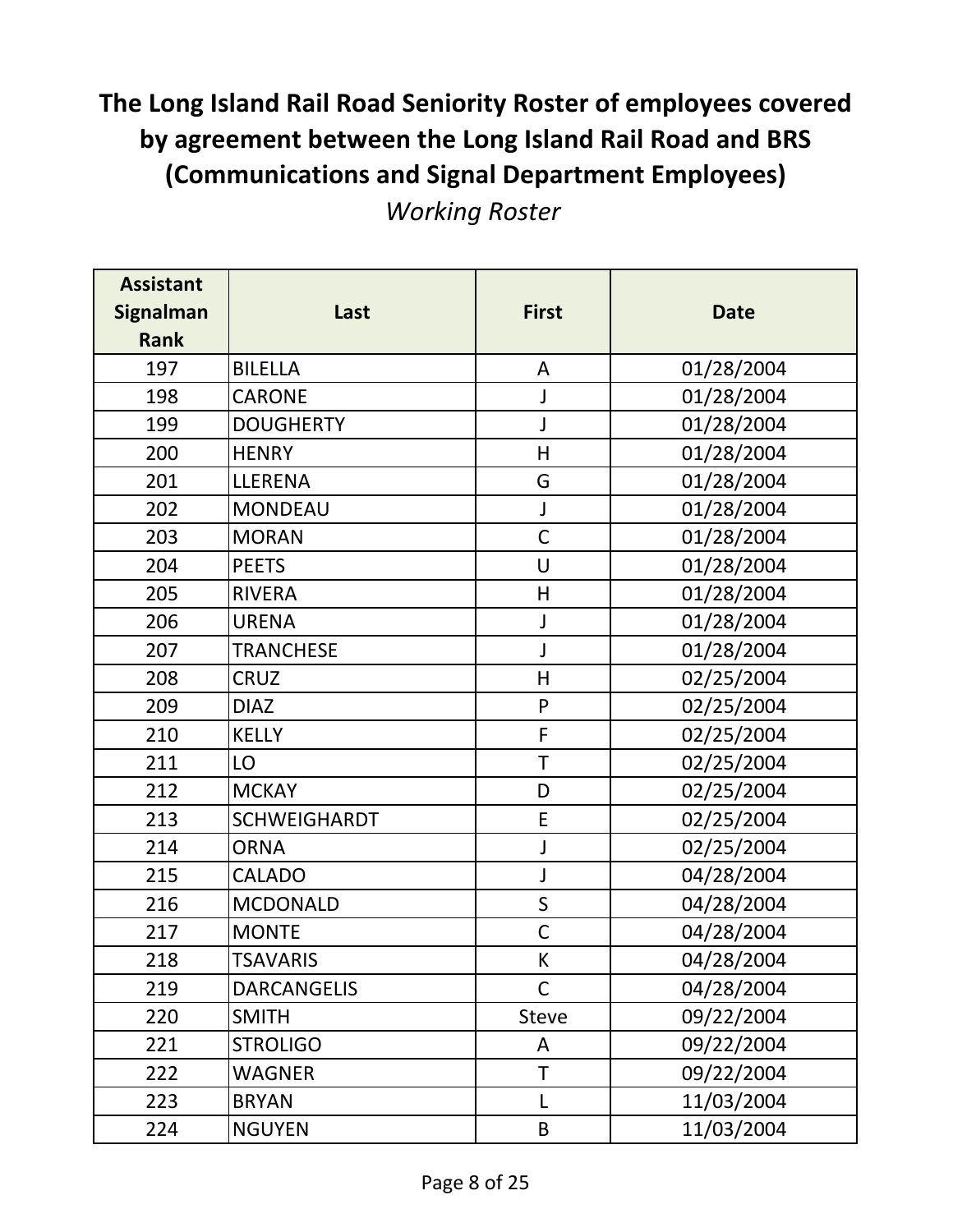*Working Roster*

| <b>Assistant</b><br><b>Signalman</b><br><b>Rank</b> | Last             | <b>First</b> | <b>Date</b> |
|-----------------------------------------------------|------------------|--------------|-------------|
| 225                                                 | <b>JONES</b>     | G            | 11/09/2004  |
| 226                                                 | <b>BANEY</b>     | M            | 12/08/2004  |
| 227                                                 | HUDSON-LEWIS     | H            | 07/27/2005  |
| 228                                                 | <b>MCGANN</b>    | К            | 07/27/2005  |
| 229                                                 | <b>NARAINE</b>   | $\mathsf R$  | 07/27/2005  |
| 230                                                 | <b>ONEIL</b>     | F            | 08/25/2005  |
| 231                                                 | <b>RIZZO</b>     | $\mathsf{R}$ | 08/24/2005  |
| 232                                                 | <b>CHAMBERS</b>  | D            | 09/21/2005  |
| 233                                                 | <b>SANICHARA</b> | D            | 09/21/2005  |
| 234                                                 | <b>HANANIA</b>   | J            | 10/19/2005  |
| 235                                                 | <b>SCHMITZ</b>   | $\mathsf R$  | 10/19/2005  |
| 236                                                 | <b>ABELA</b>     | $\mathsf C$  | 10/26/2005  |
| 237                                                 | <b>SAYLOR</b>    | A            | 11/16/2005  |
| 238                                                 | <b>ANGELO</b>    | $\vee$       | 11/16/2005  |
| 239                                                 | <b>BENSON</b>    | W            | 12/14/2005  |
| 240                                                 | <b>LEWIS</b>     | $\mathsf R$  | 12/14/2005  |
| 241                                                 | <b>PALUMBO</b>   | T            | 12/14/2005  |
| 242                                                 | <b>WEDIN</b>     | К            | 12/14/2005  |
| 243                                                 | <b>CIMINO</b>    | J            | 03/29/2006  |
| 244                                                 | <b>CURRA</b>     | M            | 03/29/2006  |
| 245                                                 | <b>MCCADDEN</b>  | $\mathsf{P}$ | 03/29/2006  |
| 246                                                 | <b>ROBINSON</b>  | $\mathsf{S}$ | 03/29/2006  |
| 247                                                 | SAAR             | W            | 03/29/2006  |
| 248                                                 | <b>SINGH</b>     | <b>RN</b>    | 03/29/2006  |
| 249                                                 | <b>STEWART</b>   | G            | 03/29/2006  |
| 250                                                 | <b>TUCKER</b>    | D            | 03/29/2006  |
| 251                                                 | <b>GLENNON</b>   | G            | 06/28/2006  |
| 252                                                 | <b>JUREK</b>     | M            | 06/28/2006  |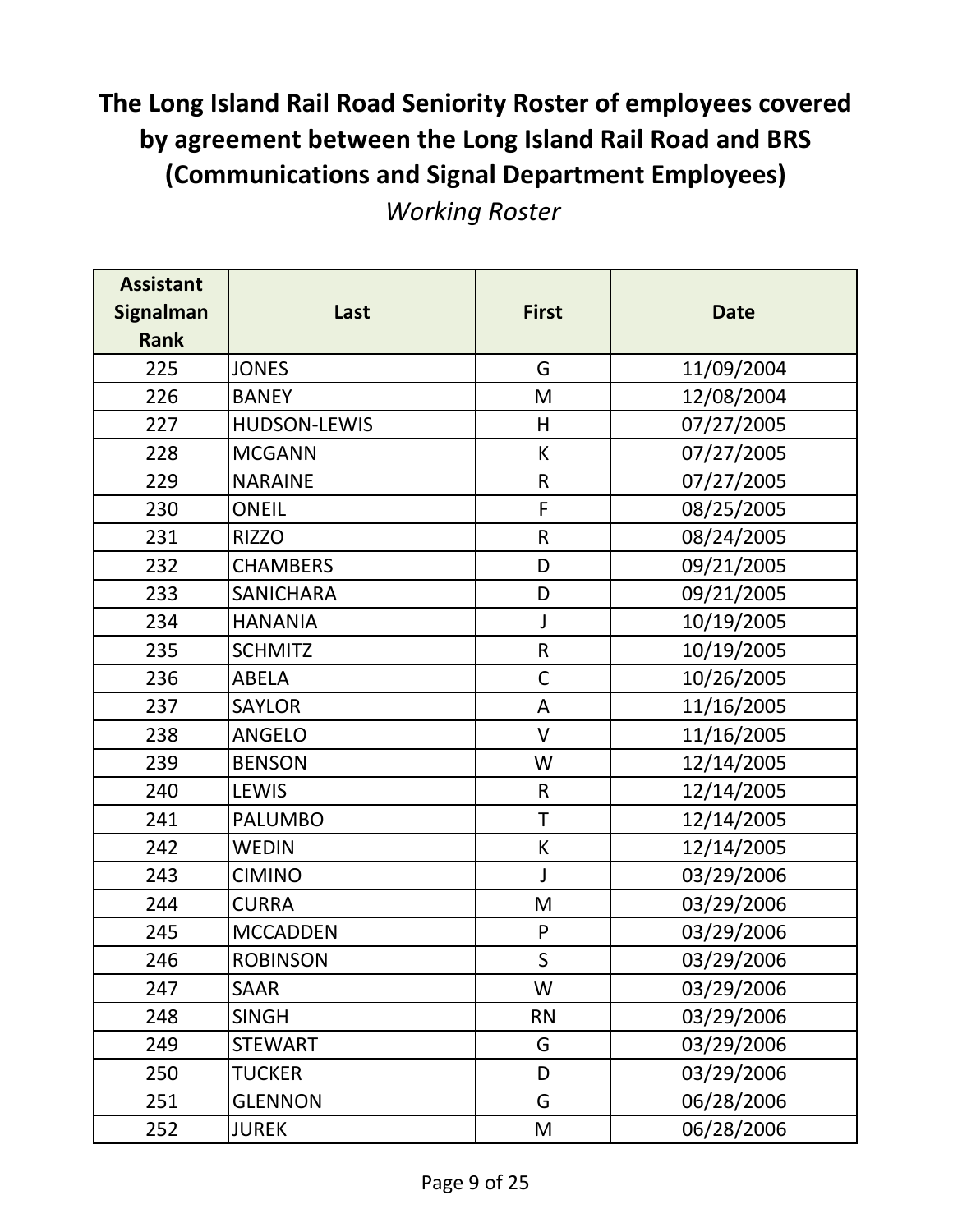*Working Roster*

| <b>Assistant</b><br><b>Signalman</b><br><b>Rank</b> | Last                | <b>First</b> | <b>Date</b> |
|-----------------------------------------------------|---------------------|--------------|-------------|
| 253                                                 | <b>ROACHE</b>       | M            | 07/26/2006  |
| 254                                                 | <b>STRZELETSKI</b>  | A            | 07/26/2006  |
| 255                                                 | <b>DENIHAN</b>      | D            | 08/30/2006  |
| 256                                                 | <b>LIGHTBOURNE</b>  | К            | 08/30/2006  |
| 257                                                 | <b>BUYNOCH</b>      | $\mathsf{R}$ | 10/25/2006  |
| 258                                                 | <b>HOFFMANN</b>     | $\mathsf R$  | 10/25/2006  |
| 259                                                 | <b>MURRAY</b>       | $\mathsf{C}$ | 10/25/2006  |
| 260                                                 | <b>BISHOP</b>       | J            | 02/21/2007  |
| 261                                                 | <b>DUENGES</b>      | M            | 02/21/2007  |
| 262                                                 | <b>ROSENKING</b>    | J            | 02/21/2007  |
| 263                                                 | <b>FOTIE</b>        | M            | 03/28/2007  |
| 264                                                 | <b>SANTIAGO</b>     | D            | 03/28/2007  |
| 265                                                 | <b>PRYCE</b>        | $\mathsf{S}$ | 03/28/2007  |
| 266                                                 | <b>STRASSBURGER</b> | $\mathsf R$  | 03/28/2007  |
| 267                                                 | <b>ZUB</b>          | $\mathsf C$  | 03/28/2007  |
| 268                                                 | <b>MULLALY</b>      | D            | 03/28/2007  |
| 269                                                 | <b>FOSTER</b>       | D            | 05/02/2007  |
| 270                                                 | <b>GONZALEZ</b>     | W            | 05/02/2007  |
| 271                                                 | <b>HYLAND</b>       | $\mathsf{N}$ | 05/02/2007  |
| 272                                                 | <b>PIEPER</b>       | L            | 05/02/2007  |
| 273                                                 | <b>SCIAMMARELLA</b> | ${\sf R}$    | 05/02/2007  |
| 274                                                 | <b>WALSH</b>        | P            | 05/02/2007  |
| 275                                                 | <b>BALZ</b>         | $\mathsf{R}$ | 05/16/2007  |
| 276                                                 | <b>GAROFANO</b>     | M            | 05/16/2007  |
| 277                                                 | <b>MCGEE</b>        | T            | 05/16/2007  |
| 278                                                 | BHAGGAN             | A            | 06/06/2007  |
| 279                                                 | <b>CRUZ</b>         | J            | 06/06/2007  |
| 280                                                 | <b>DHARRY</b>       | L            | 06/06/2007  |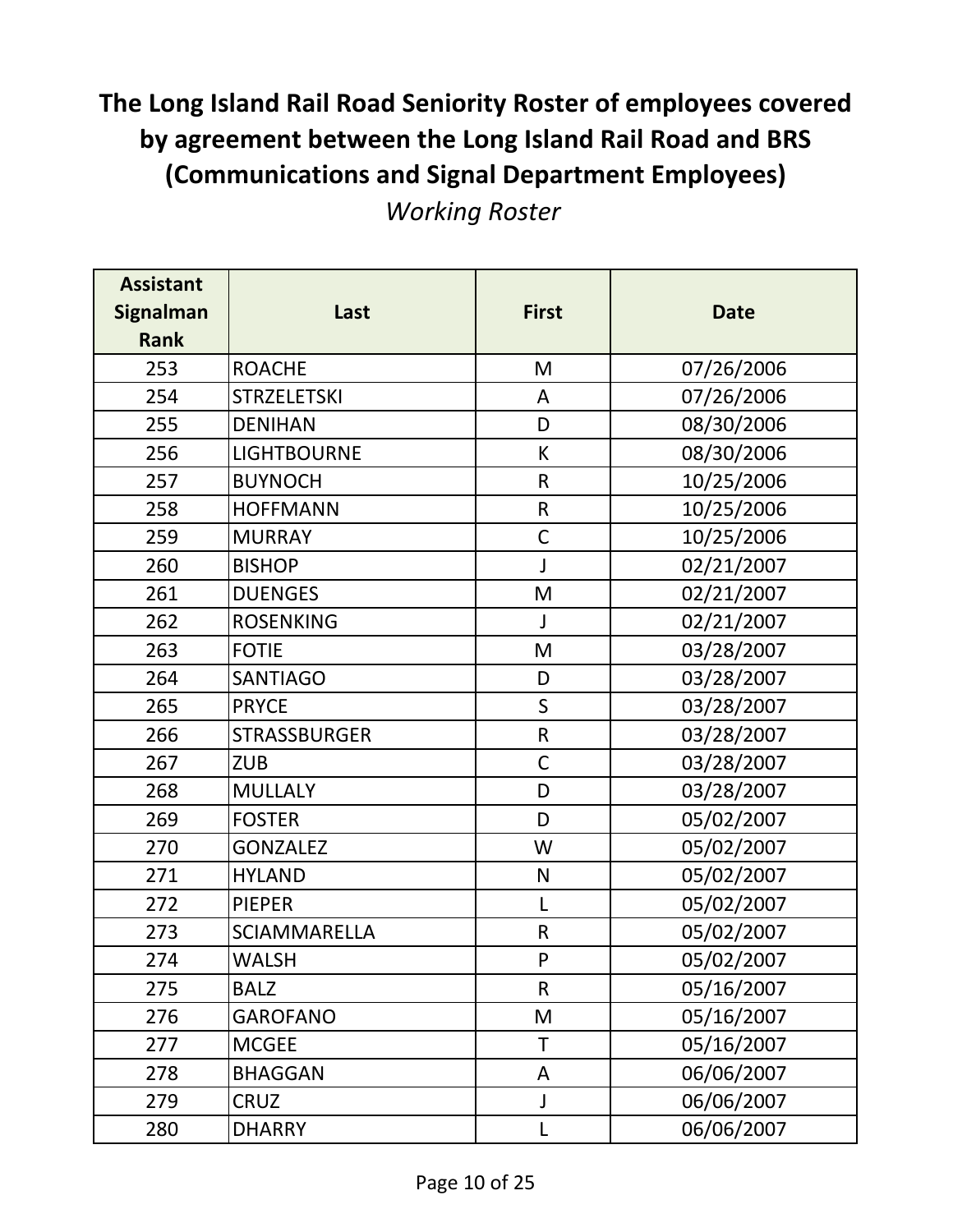| <b>Assistant</b><br><b>Signalman</b><br><b>Rank</b> | Last             | <b>First</b> | <b>Date</b> |
|-----------------------------------------------------|------------------|--------------|-------------|
| 281                                                 | <b>DOYLE</b>     | $\mathsf{R}$ | 06/06/2007  |
| 282                                                 | LAZNOVSKY        | M            | 06/06/2007  |
| 283                                                 | <b>THIELKE</b>   | $\mathsf{R}$ | 06/06/2007  |
| 284                                                 | <b>GUNNERSON</b> | $\mathsf S$  | 07/25/2007  |
| 285                                                 | <b>SOLANO</b>    | B            | 07/25/2007  |
| 286                                                 | <b>JEREMIAH</b>  | К            | 07/25/2007  |
| 287                                                 | LOHMAN           | M            | 07/25/2007  |
| 288                                                 | <b>LINDROS</b>   | K            | 09/26/2007  |
| 289                                                 | <b>BAAR</b>      | M            | 11/28/2007  |
| 290                                                 | <b>EDWARDS</b>   | К            | 11/28/2007  |
| 291                                                 | <b>MOCK</b>      | T            | 11/28/2007  |
| 292                                                 | <b>MALIN</b>     | D            | 01/23/2008  |
| 293                                                 | <b>POPE</b>      | $\mathsf{V}$ | 01/30/2008  |
| 294                                                 | <b>FICHERA</b>   | J            | 02/27/2008  |
| 295                                                 | <b>FELICIANO</b> | E            | 02/27/2008  |
| 296                                                 | <b>HUGHES</b>    | J            | 02/27/2008  |
| 297                                                 | <b>HUWER</b>     | F            | 02/27/2008  |
| 298                                                 | <b>BURNS</b>     | ${\sf R}$    | 02/27/2008  |
| 299                                                 | <b>OLIVERI</b>   | J            | 03/26/2008  |
| 300                                                 | <b>RIMMER</b>    | M            | 03/26/2008  |
| 301                                                 | <b>KNAKAL</b>    | J            | 03/26/2008  |
| 302                                                 | <b>NIEVES</b>    | G            | 03/26/2008  |
| 303                                                 | <b>SPERO</b>     | L            | 03/26/2008  |
| 304                                                 | <b>SURDI</b>     | J            | 04/16/2008  |
| 305                                                 | <b>CORNISH</b>   |              | 04/23/2008  |
| 306                                                 | LEE              | J            | 04/23/2008  |
| 307                                                 | <b>SEKULSKI</b>  | $\mathsf R$  | 04/23/2008  |
| 308                                                 | <b>VOLLMER</b>   | D            | 04/23/2008  |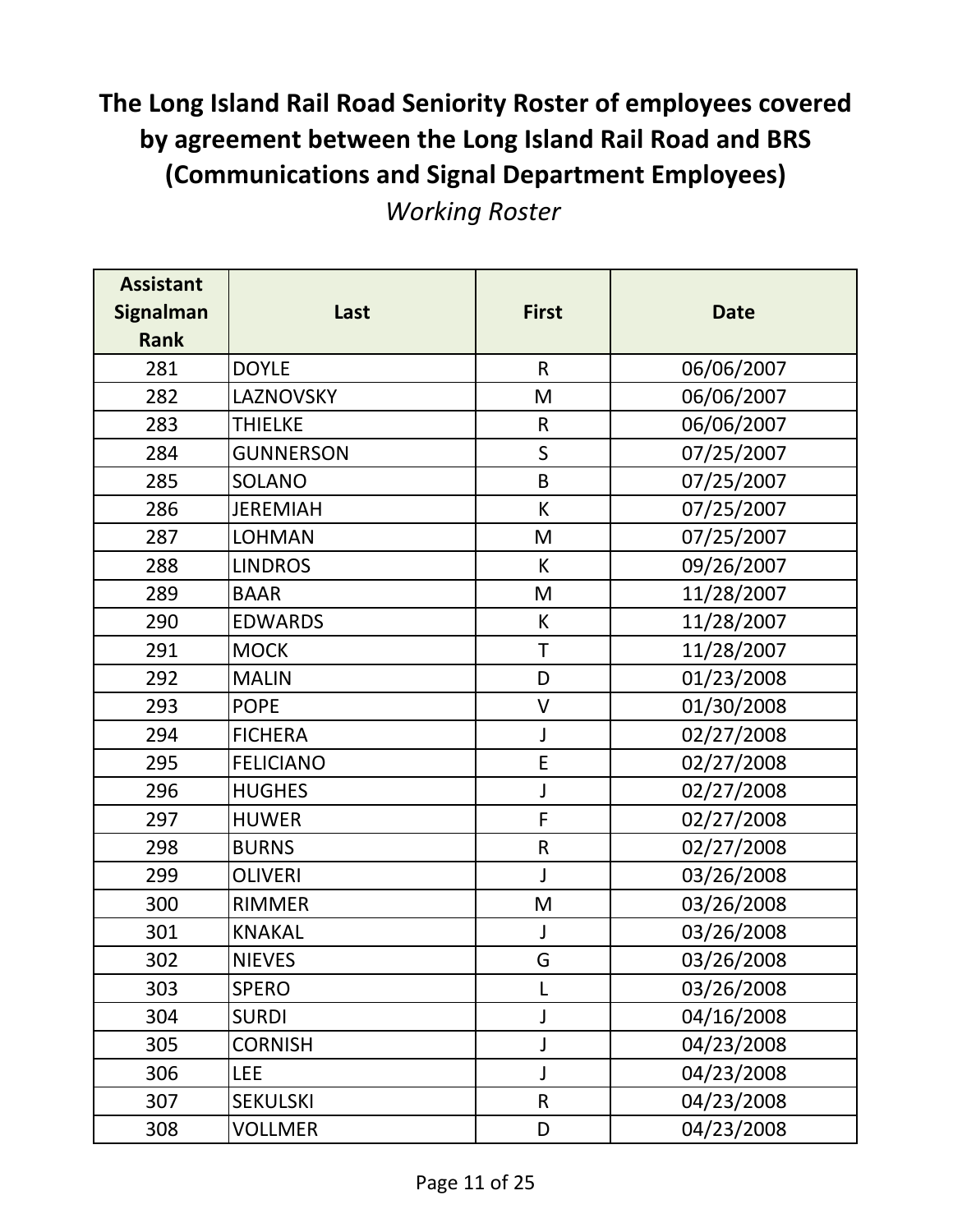| <b>Assistant</b><br><b>Signalman</b><br><b>Rank</b> | Last             | <b>First</b> | <b>Date</b> |
|-----------------------------------------------------|------------------|--------------|-------------|
| 309                                                 | ORLANDO          | A            | 04/23/2008  |
| 310                                                 | <b>KOZIOL</b>    | L            | 10/29/2008  |
| 311                                                 | <b>PASHEN</b>    | M            | 10/29/2008  |
| 312                                                 | <b>SMOLINSKY</b> | A            | 11/12/2008  |
| 313                                                 | <b>PERAINO</b>   | J            | 11/12/2008  |
| 314                                                 | <b>RICCARDI</b>  | M            | 11/12/2008  |
| 315                                                 | <b>STEGER</b>    | G            | 12/17/2008  |
| 316                                                 | <b>ADAMS</b>     | $\mathsf{S}$ | 02/25/2009  |
| 317                                                 | <b>BRACCHI</b>   | A            | 02/25/2009  |
| 318                                                 | <b>CLEMENTE</b>  | P            | 02/25/2009  |
| 319                                                 | <b>BATIH</b>     | M            | 02/25/2009  |
| 320                                                 | <b>HENNESSEY</b> | $\mathsf C$  | 02/25/2009  |
| 321                                                 | <b>KENNA</b>     | $\mathsf C$  | 02/25/2009  |
| 322                                                 | <b>KIESSLING</b> | G            | 02/25/2009  |
| 323                                                 | LE               | $\top$       | 02/25/2009  |
| 324                                                 | <b>FORLANO</b>   | $\mathsf R$  | 02/25/2009  |
| 325                                                 | <b>JEDRYS</b>    | ${\sf P}$    | 03/25/2009  |
| 326                                                 | <b>JOHNSON</b>   | ${\sf R}$    | 03/25/2009  |
| 327                                                 | <b>MICHELCIC</b> | $\mathsf S$  | 03/25/2009  |
| 328                                                 | <b>TABB</b>      | J            | 03/25/2009  |
| 329                                                 | <b>TUTHILL</b>   | S            | 03/25/2009  |
| 330                                                 | <b>CHEN</b>      | Y            | 04/29/2009  |
| 331                                                 | PINA-MEJIA       | N            | 04/29/2009  |
| 332                                                 | <b>MARTINEZ</b>  | A            | 07/15/2009  |
| 333                                                 | <b>WILLIAMS</b>  | G            | 07/15/2009  |
| 334                                                 | <b>FAZIO</b>     | A            | 02/27/2013  |
| 335                                                 | <b>FORST</b>     | E            | 02/27/2013  |
| 336                                                 | <b>JIMENEZ</b>   | J            | 02/27/2013  |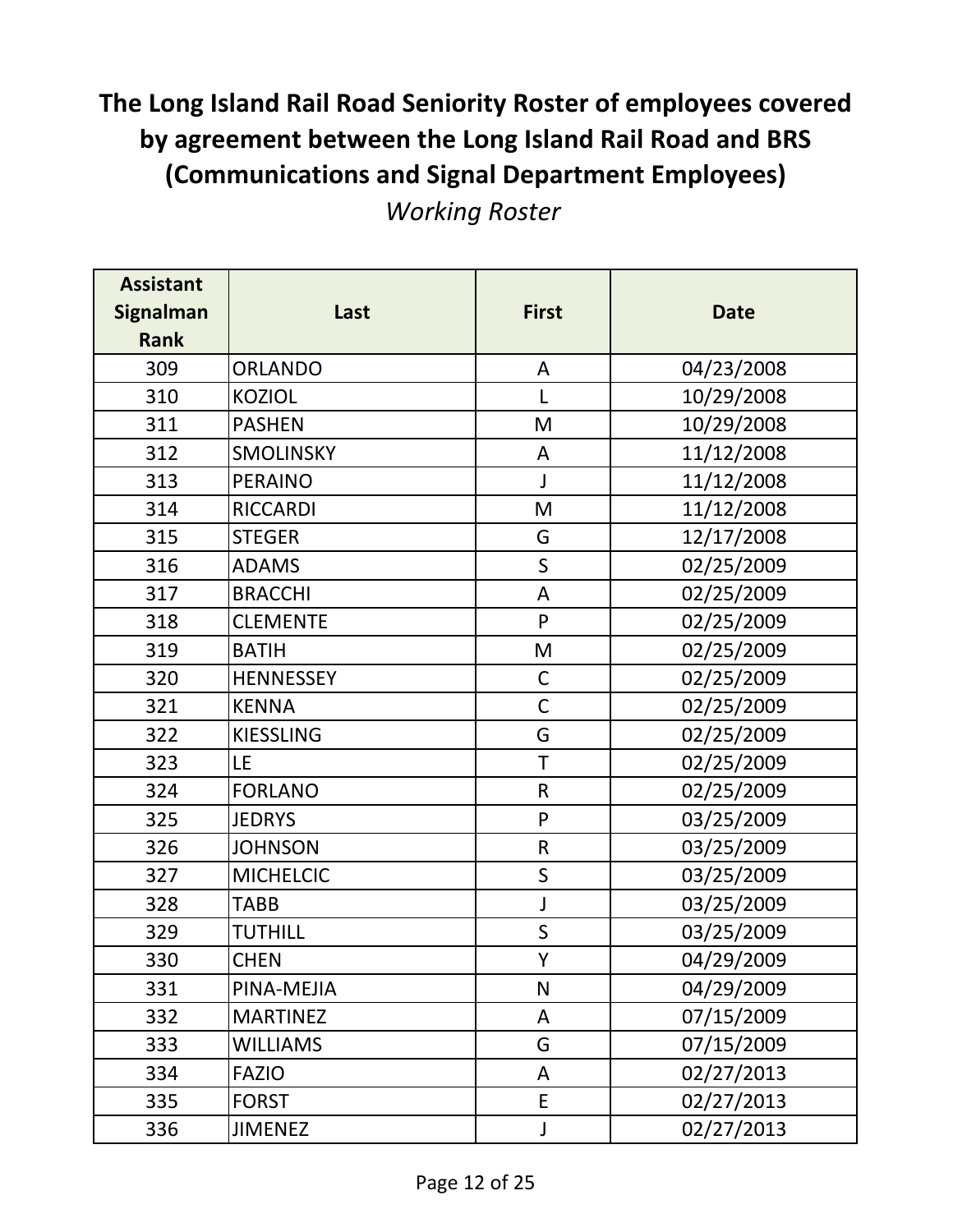| <b>Assistant</b><br><b>Signalman</b><br><b>Rank</b> | Last             | <b>First</b> | <b>Date</b> |
|-----------------------------------------------------|------------------|--------------|-------------|
| 337                                                 | <b>WICKHAM</b>   | M            | 02/27/2013  |
| 338                                                 | <b>RIBEIRO</b>   | D            | 02/27/2013  |
| 339                                                 | <b>CAMPORESE</b> | J            | 02/27/2013  |
| 340                                                 | <b>GRANT</b>     | A            | 02/27/2013  |
| 341                                                 | <b>RISSLAND</b>  | $\mathsf C$  | 05/18/2013  |
| 342                                                 | <b>INGORDO</b>   | N            | 05/29/2013  |
| 343                                                 | <b>HUGGINS</b>   | W            | 05/29/2013  |
| 344                                                 | <b>GRANT</b>     | M            | 05/29/2013  |
| 345                                                 | <b>SHEHADEH</b>  | $\mathsf{S}$ | 05/29/2013  |
| 346                                                 | <b>MENZIES</b>   | M            | 05/29/2013  |
| 347                                                 | QUARTARARO       | $\mathsf C$  | 05/29/2013  |
| 348                                                 | <b>MICKLE</b>    | G            | 07/10/2013  |
| 349                                                 | <b>SHUBDAR</b>   | M            | 07/10/2013  |
| 350                                                 | <b>HOBIN</b>     | D            | 07/10/2013  |
| 351                                                 | <b>CIRO</b>      | J            | 07/10/2013  |
| 352                                                 | <b>MARMOL</b>    | J            | 07/10/2013  |
| 353                                                 | <b>FIRMIN</b>    | M            | 07/10/2013  |
| 354                                                 | <b>JUNIOR</b>    | M            | 09/25/2013  |
| 355                                                 | <b>BROWN</b>     | $\mathsf{I}$ | 09/25/2013  |
| 356                                                 | <b>PERVEZ</b>    | M            | 11/13/2013  |
| 357                                                 | <b>DALOIA</b>    | F            | 11/13/2013  |
| 358                                                 | <b>BROWN</b>     | M            | 11/13/2013  |
| 359                                                 | <b>FISCHER</b>   | T            | 11/13/2013  |
| 360                                                 | <b>FERRIOLO</b>  | A            | 11/13/2013  |
| 361                                                 | <b>FARLEY</b>    | M            | 11/13/2013  |
| 362                                                 | <b>HAUPT</b>     | $\mathsf{C}$ | 11/20/2013  |
| 363                                                 | <b>WARD</b>      | $\mathsf C$  | 11/20/2013  |
| 364                                                 | <b>PERKINS</b>   | $\mathsf R$  | 11/20/2013  |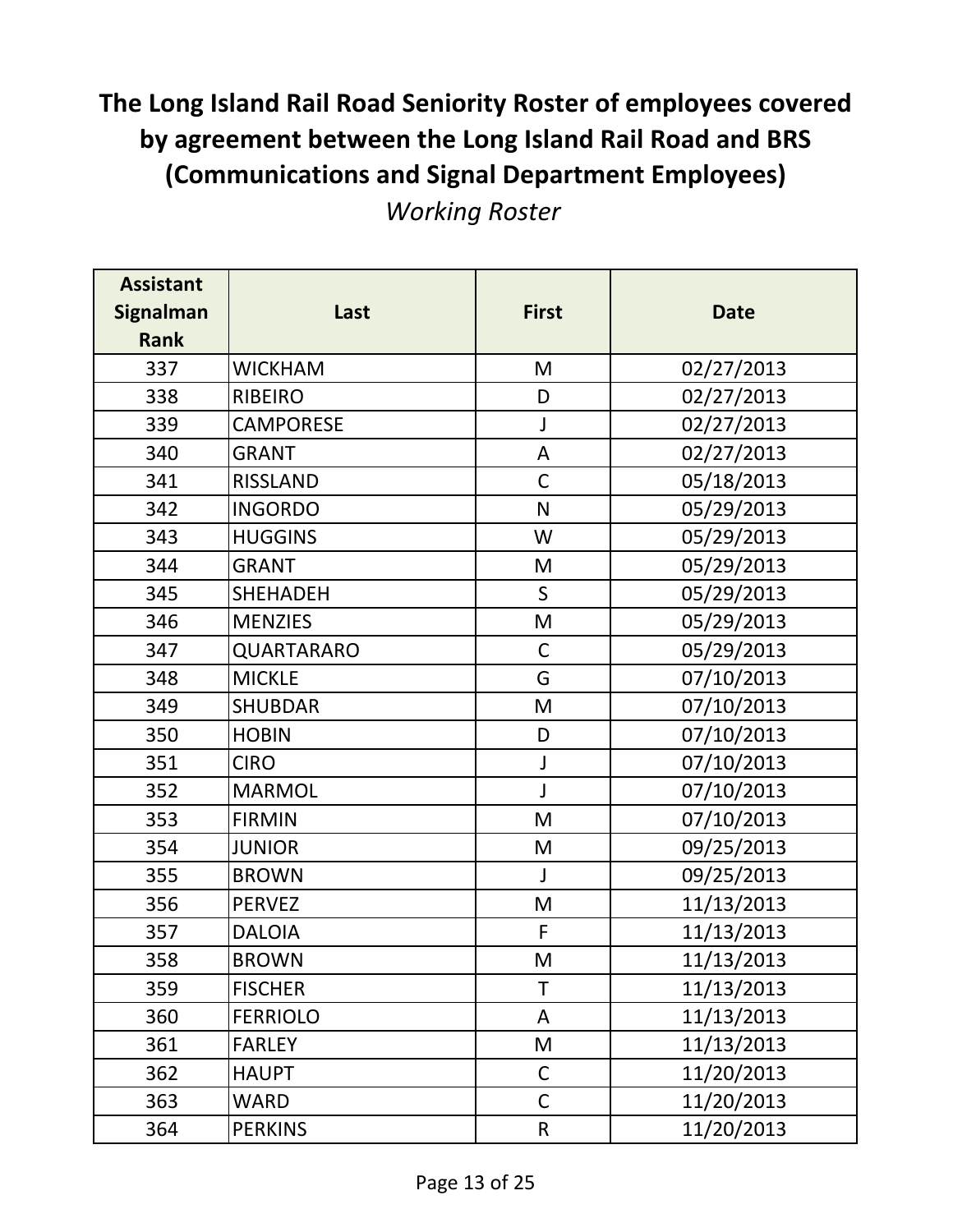| <b>Assistant</b><br><b>Signalman</b><br><b>Rank</b> | Last             | <b>First</b> | <b>Date</b> |
|-----------------------------------------------------|------------------|--------------|-------------|
| 365                                                 | <b>PORPORA</b>   | A            | 11/20/2013  |
| 366                                                 | <b>DEVINE</b>    | $\mathsf R$  | 11/20/2013  |
| 367                                                 | <b>MOREAU</b>    | F            | 11/20/2013  |
| 368                                                 | <b>HERNANDEZ</b> | D            | 11/20/2013  |
| 369                                                 | <b>SCHAEFER</b>  | $\mathsf{S}$ | 11/20/2013  |
| 370                                                 | <b>ALFANO</b>    | ${\sf R}$    | 11/20/2013  |
| 371                                                 | <b>SOOGRIM</b>   | $\mathsf{R}$ | 11/20/2013  |
| 372                                                 | <b>MULERO</b>    | $\mathsf R$  | 11/20/2013  |
| 373                                                 | <b>RIVERA</b>    | ${\sf R}$    | 11/20/2013  |
| 374                                                 | <b>CARUSO</b>    | $\mathsf{J}$ | 11/20/2013  |
| 375                                                 | <b>CHANNER</b>   | D            | 11/13/2013  |
| 376                                                 | <b>CORSINI</b>   | $\mathsf{N}$ | 11/13/2013  |
| 377                                                 | <b>CURLEY</b>    | $\mathsf R$  | 12/11/2013  |
| 378                                                 | <b>HALL</b>      | F            | 12/11/2013  |
| 379                                                 | <b>GOODEN</b>    | J            | 12/11/2013  |
| 380                                                 | <b>MASOTTI</b>   | M            | 12/11/2013  |
| 381                                                 | <b>WILKINSON</b> | J            | 02/05/2014  |
| 382                                                 | <b>HOGAN</b>     | J            | 02/05/2014  |
| 383                                                 | <b>FARRELL</b>   | E            | 02/05/2014  |
| 384                                                 | <b>GHIORGIS</b>  | A            | 02/05/2014  |
| 385                                                 | <b>DIOGUARDI</b> | A            | 02/05/2014  |
| 386                                                 | <b>GOLDSMITH</b> | $\sf R$      | 02/05/2014  |
| 387                                                 | <b>JULIANO</b>   | Joseph       | 02/05/2014  |
| 388                                                 | CEPEDA           | C            | 02/05/2014  |
| 389                                                 | <b>CYRIL</b>     | V            | 03/05/2014  |
| 390                                                 | <b>BOGLE</b>     | $\mathsf{O}$ | 03/05/2014  |
| 391                                                 | <b>OHLANDER</b>  | G            | 03/05/2014  |
| 392                                                 | <b>BOCKELKEN</b> | $\mathsf C$  | 03/05/2014  |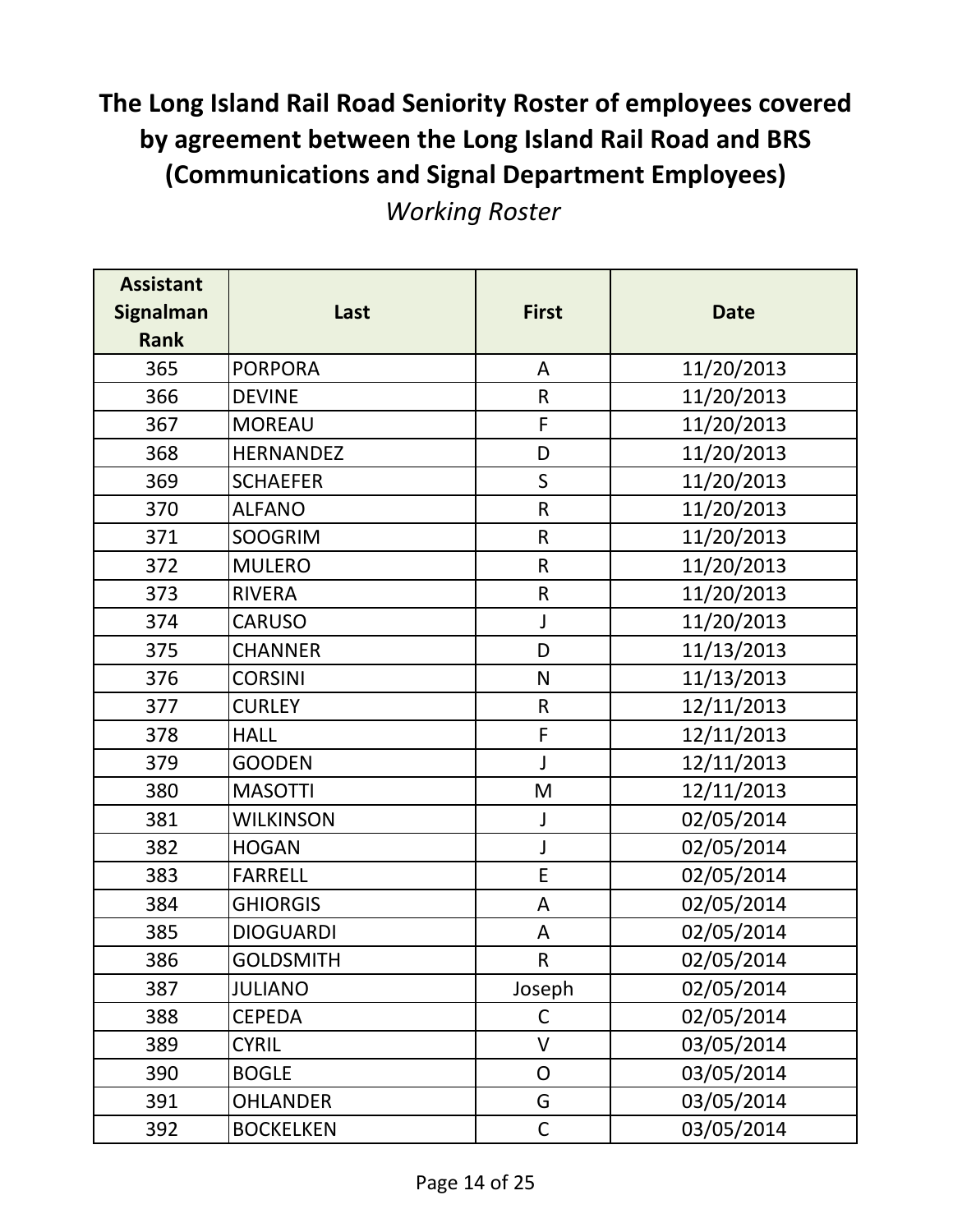| <b>Assistant</b><br><b>Signalman</b><br><b>Rank</b> | Last                | <b>First</b> | <b>Date</b> |
|-----------------------------------------------------|---------------------|--------------|-------------|
| 393                                                 | <b>CABRERA</b>      | M            | 03/05/2014  |
| 394                                                 | <b>SAWH</b>         | A            | 03/05/2014  |
| 395                                                 | <b>ZHANG</b>        | X            | 03/05/2014  |
| 396                                                 | <b>AMRIT</b>        | T            | 04/24/2014  |
| 397                                                 | <b>WEINHOFER</b>    | $\mathsf T$  | 04/24/2014  |
| 398                                                 | <b>HALVAX</b>       | $\mathsf C$  | 04/24/2014  |
| 399                                                 | <b>FERNANDEZ</b>    | W            | 04/24/2014  |
| 400                                                 | <b>LAKHARAM</b>     | $\mathsf C$  | 04/24/2014  |
| 401                                                 | <b>FALLON</b>       | $\mathsf C$  | 04/24/2014  |
| 402                                                 | <b>CHRISTIANSEN</b> | $\mathsf{P}$ | 04/24/2014  |
| 403                                                 | <b>PRITCHARD</b>    | $\sf S$      | 04/24/2014  |
| 404                                                 | <b>HIRTE</b>        | $\mathsf C$  | 04/30/2014  |
| 405                                                 | <b>FUENTES</b>      | J            | 11/19/2014  |
| 406                                                 | <b>DIETRICH</b>     | M            | 11/19/2014  |
| 407                                                 | <b>BOECKEL</b>      | G            | 11/19/2014  |
| 408                                                 | <b>MUSTAPHA</b>     | $\mathsf S$  | 11/19/2014  |
| 409                                                 | <b>RAMOTAR</b>      | $\mathsf R$  | 11/19/2014  |
| 410                                                 | <b>LOCASCIO</b>     | $\mathsf S$  | 11/19/2014  |
| 411                                                 | <b>GUZMAN</b>       | J            | 11/19/2014  |
| 412                                                 | <b>SHAMLOO</b>      | A            | 11/19/2014  |
| 413                                                 | <b>LOPEZ</b>        | Jose         | 11/19/2014  |
| 414                                                 | <b>TIENIBER</b>     | A            | 11/19/2014  |
| 415                                                 | YU                  | Q            | 11/19/2014  |
| 416                                                 | <b>MILLER</b>       | $\mathsf C$  | 11/19/2014  |
| 417                                                 | <b>MAXWELL</b>      | $\mathsf{R}$ | 11/19/2014  |
| 418                                                 | <b>ADAMS</b>        | J            | 11/19/2014  |
| 419                                                 | <b>TOPPING</b>      | K            | 11/19/2014  |
| 420                                                 | RAMKISSOON          | D            | 11/19/2014  |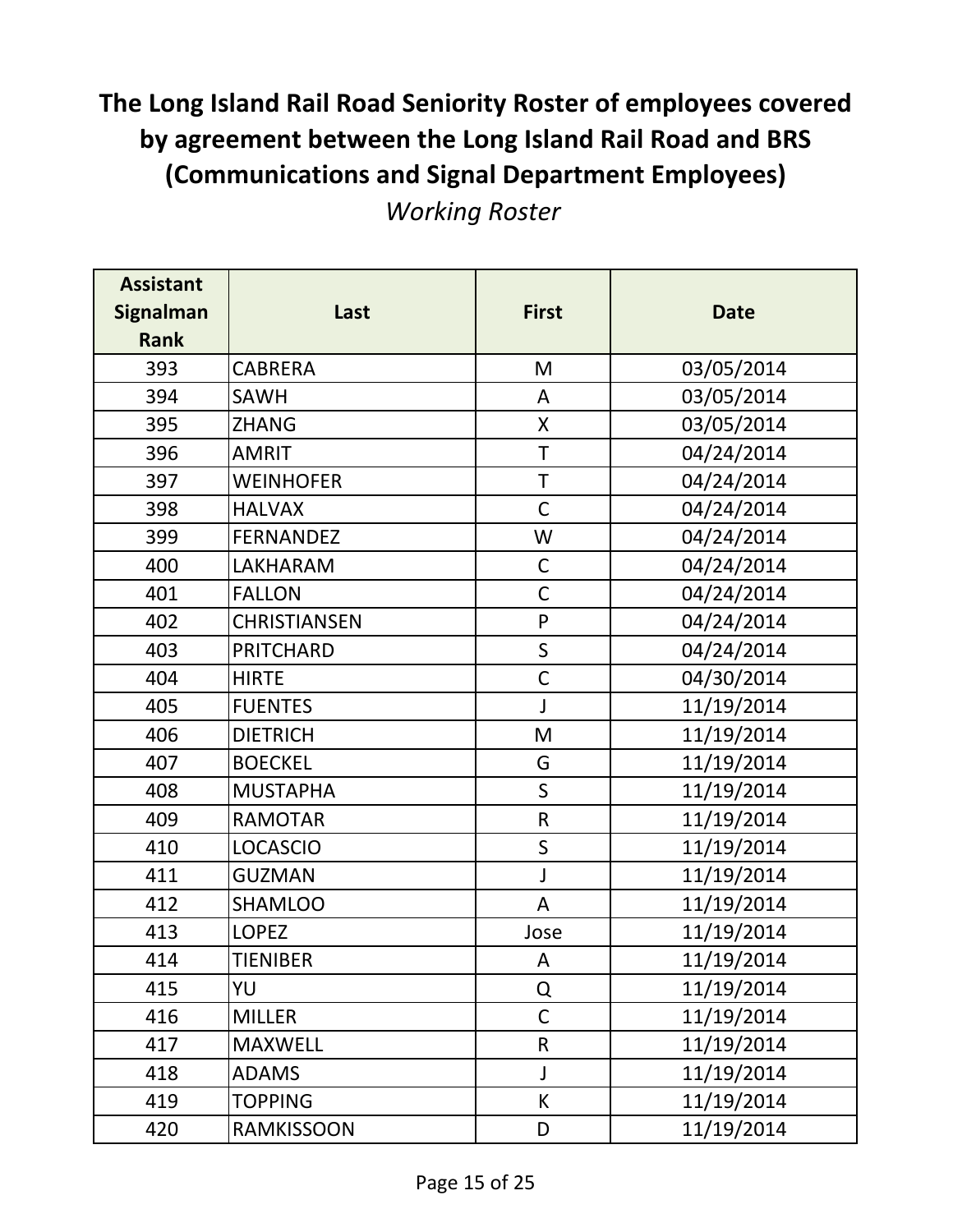| <b>Assistant</b> |                   |              |             |
|------------------|-------------------|--------------|-------------|
| <b>Signalman</b> | Last              | <b>First</b> | <b>Date</b> |
| <b>Rank</b>      |                   |              |             |
| 421              | <b>MATOS</b>      | D            | 11/19/2014  |
| 422              | <b>DEO</b>        | N            | 02/11/2015  |
| 423              | <b>SUNDAHL</b>    | J            | 02/11/2015  |
| 424              | <b>OLIVARES</b>   | $\mathsf C$  | 02/11/2015  |
| 425              | <b>FRAZIER</b>    | $\mathsf C$  | 02/11/2015  |
| 426              | <b>GARZIANO</b>   | J            | 02/11/2015  |
| 427              | <b>DHANPATH</b>   | J            | 02/11/2015  |
| 428              | <b>SPATAFORA</b>  | A            | 02/11/2015  |
| 429              | <b>VESPREY</b>    | Y            | 02/11/2015  |
| 430              | <b>BIESELIN</b>   | $\mathsf J$  | 02/11/2015  |
| 431              | <b>RAMIREZ</b>    | E            | 02/11/2015  |
| 432              | <b>PURIFICATO</b> | D            | 02/11/2015  |
| 433              | <b>HENRIKSEN</b>  | $\mathsf C$  | 02/11/2015  |
| 434              | <b>MATADIN</b>    | T            | 02/11/2015  |
| 435              | <b>WEYANT</b>     | G            | 02/11/2015  |
| 436              | <b>MYERS</b>      | $\mathsf{C}$ | 02/11/2015  |
| 437              | <b>JONES</b>      | M            | 04/08/2015  |
| 438              | <b>HASSAN</b>     | A            | 06/10/2015  |
| 439              | <b>FORTEAU</b>    | $\mathsf C$  | 06/10/2015  |
| 440              | <b>JACKSON</b>    | B            | 06/10/2015  |
| 441              | <b>STOTZKY</b>    | J            | 06/10/2015  |
| 442              | <b>RAHAMAN</b>    | Z            | 06/10/2015  |
| 443              | <b>HAVEY</b>      | W            | 06/10/2015  |
| 444              | <b>GIARRAPUTO</b> | $\mathsf C$  | 06/10/2015  |
| 445              | <b>CRUZ</b>       | F            | 06/10/2015  |
| 446              | <b>WILSON</b>     | B            | 07/29/2015  |
| 447              | <b>LEON</b>       | K            | 09/04/2015  |
| 448              | <b>WILLIAMS</b>   | Michael      | 09/14/2015  |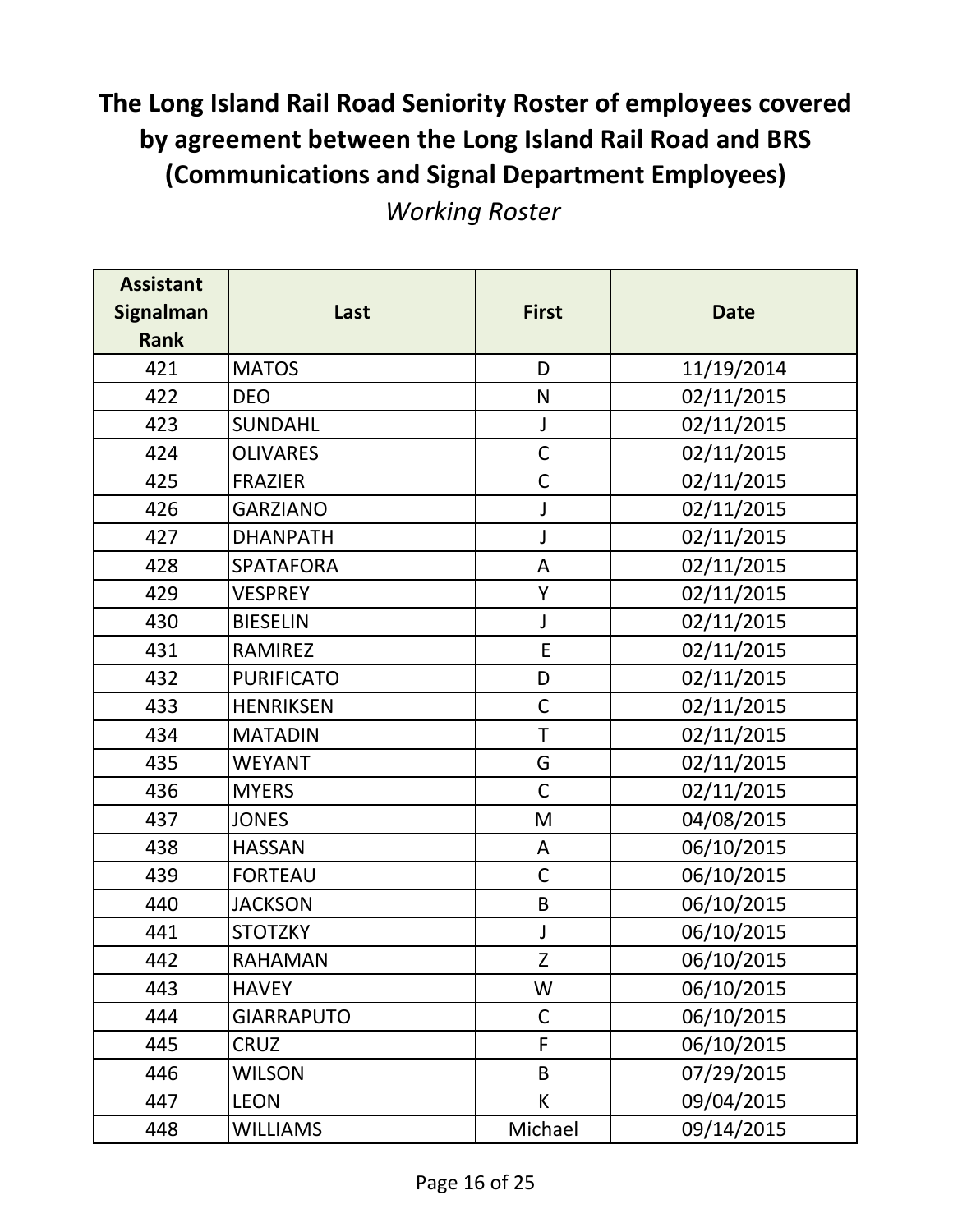| <b>Assistant</b><br><b>Signalman</b><br><b>Rank</b> | Last                | <b>First</b>  | <b>Date</b> |
|-----------------------------------------------------|---------------------|---------------|-------------|
| 449                                                 | <b>KASTEN</b>       | T             | 10/07/2015  |
| 450                                                 | <b>OTERO</b>        | J             | 11/04/2015  |
| 451                                                 | <b>GONZALEZ</b>     | M             | 11/04/2015  |
| 452                                                 | <b>FOURNIER</b>     | V             | 11/04/2015  |
| 453                                                 | <b>BOBE</b>         | L             | 11/04/2015  |
| 454                                                 | <b>CRAWFORD</b>     | A             | 11/04/2015  |
| 455                                                 | <b>HALL</b>         | K             | 11/04/2015  |
| 456                                                 | <b>FRANCIS</b>      | W             | 11/04/2015  |
| 457                                                 | <b>SEFTNER</b>      | $\mathsf{S}$  | 11/04/2015  |
| 458                                                 | <b>ALIE</b>         | A             | 11/04/2015  |
| 459                                                 | <b>CONTESSA</b>     | J             | 11/04/2015  |
| 460                                                 | <b>BREHM</b>        | J             | 11/04/2015  |
| 461                                                 | <b>ZUART</b>        | F             | 11/04/2015  |
| 462                                                 | <b>DESINOR</b>      | ${\mathsf O}$ | 11/04/2015  |
| 463                                                 | <b>KIWACZ</b>       | E             | 11/04/2015  |
| 464                                                 | <b>HAMILTON</b>     | K             | 11/04/2015  |
| 465                                                 | <b>LEE</b>          | K             | 11/04/2015  |
| 466                                                 | <b>HYLAND</b>       | $\mathsf S$   | 11/04/2015  |
| 467                                                 | <b>FLUSS</b>        | $\mathsf{P}$  | 11/04/2015  |
| 468                                                 | <b>GROSS</b>        | B             | 11/04/2015  |
| 469                                                 | <b>GREEN</b>        | S             | 11/04/2015  |
| 470                                                 | <b>MUSCHITIELLO</b> | D             | 12/02/2015  |
| 471                                                 | <b>STAATS</b>       | J             | 02/17/2016  |
| 472                                                 | <b>HASSALL</b>      | T             | 02/17/2016  |
| 473                                                 | <b>SMITH</b>        | $\mathsf{R}$  | 03/30/2016  |
| 474                                                 | <b>MOHANLALL</b>    | A             | 03/30/2016  |
| 475                                                 | <b>CARAHER</b>      | E             | 03/30/2016  |
| 476                                                 | <b>BRUNNER</b>      | J             | 03/30/2016  |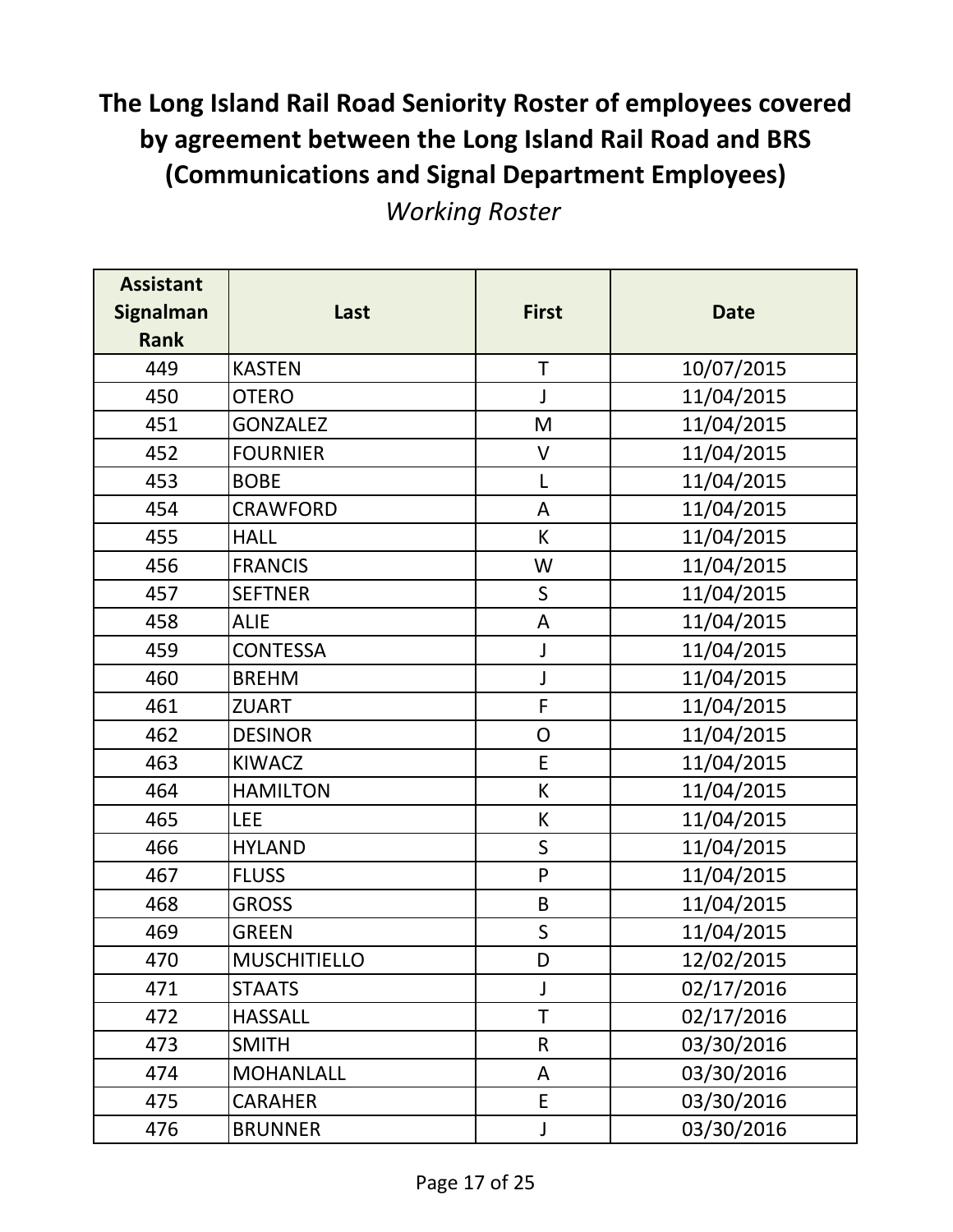| <b>Assistant</b><br><b>Signalman</b><br><b>Rank</b> | Last              | <b>First</b> | <b>Date</b> |
|-----------------------------------------------------|-------------------|--------------|-------------|
| 477                                                 | <b>LOPEZ</b>      | Jav          | 03/30/2016  |
| 478                                                 | <b>RASSER</b>     | L            | 03/30/2016  |
| 479                                                 | <b>MULDERIG</b>   | A            | 03/30/2016  |
| 480                                                 | <b>BYRNE</b>      | ${\sf P}$    | 03/30/2016  |
| 481                                                 | <b>COLON</b>      | $\mathsf C$  | 03/30/2016  |
| 482                                                 | <b>YUSUPOV</b>    | A            | 08/30/2016  |
| 483                                                 | <b>SMITH</b>      | G            | 08/30/2016  |
| 484                                                 | <b>WEBSTER</b>    | $\mathsf C$  | 08/30/2016  |
| 485                                                 | <b>MORONTA</b>    | ${\sf P}$    | 08/30/2016  |
| 486                                                 | <b>HANUSCH</b>    | G            | 08/30/2016  |
| 487                                                 | COMPARATO         | J            | 08/30/2016  |
| 488                                                 | <b>TOMLIN</b>     | К            | 08/30/2016  |
| 489                                                 | <b>CERVINI</b>    | J            | 08/30/2016  |
| 490                                                 | <b>SANCHEZ</b>    |              | 08/30/2016  |
| 491                                                 | <b>ABREU</b>      | G            | 08/30/2016  |
| 492                                                 | <b>FIERO</b>      | $\mathsf{C}$ | 08/30/2016  |
| 493                                                 | <b>RAJKUMAR</b>   | K            | 08/30/2016  |
| 494                                                 | <b>AUBERT</b>     | H            | 08/30/2016  |
| 495                                                 | <b>ZHONG</b>      | J            | 08/30/2016  |
| 496                                                 | <b>REISZL</b>     | J            | 08/31/2016  |
| 497                                                 | <b>MAZZA</b>      | S            | 08/31/2016  |
| 498                                                 | <b>KELLER</b>     | A            | 08/31/2016  |
| 499                                                 | <b>CURRITHERS</b> | S            | 08/31/2016  |
| 500                                                 | <b>SOOGRIM</b>    | K            | 08/31/2016  |
| 501                                                 | <b>HARDYAL</b>    | P            | 08/31/2016  |
| 502                                                 | <b>BARKER</b>     | E            | 08/31/2016  |
| 503                                                 | <b>RUSSO</b>      | A            | 08/31/2016  |
| 504                                                 | <b>MARTIN</b>     | K            | 10/05/2016  |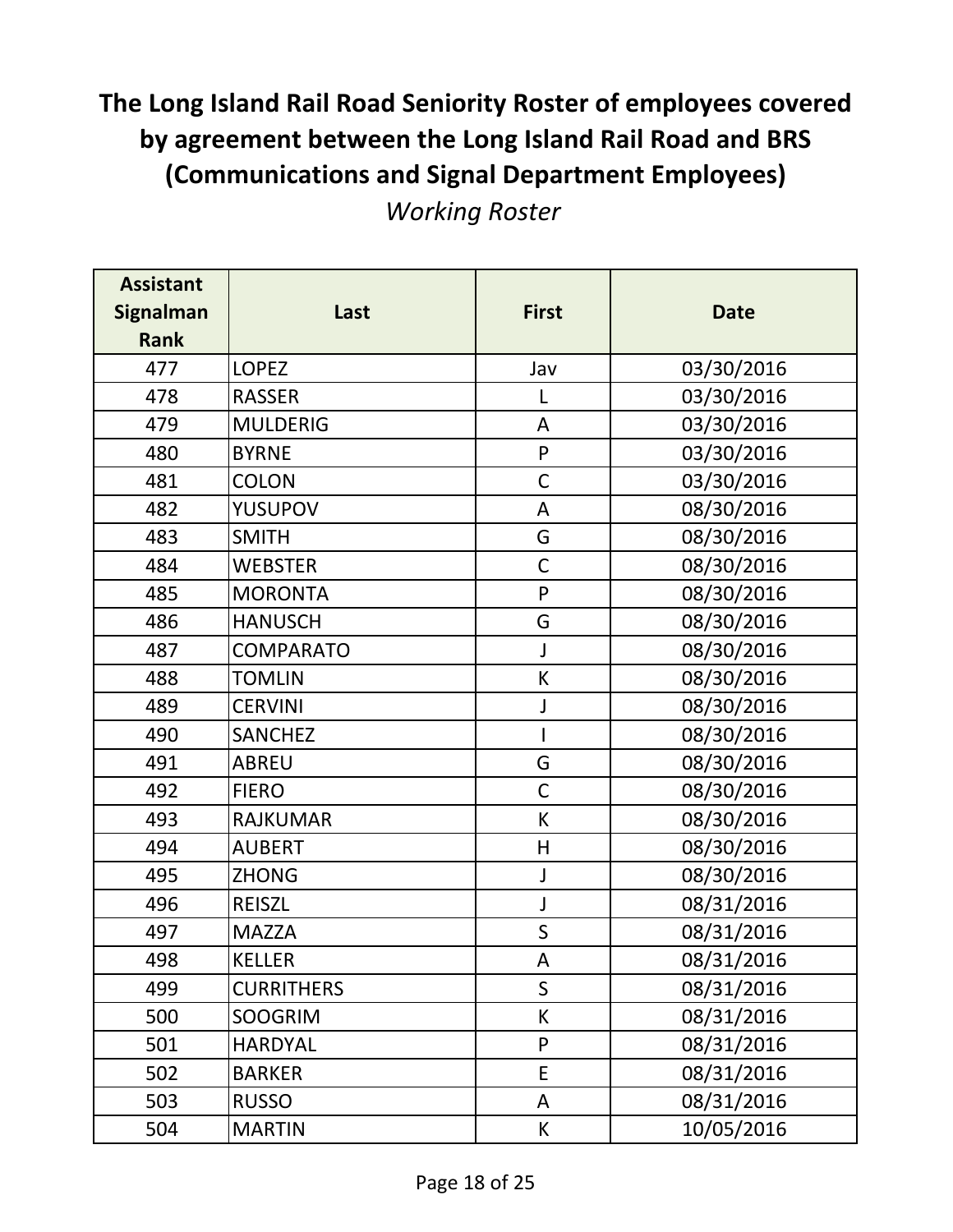| <b>Assistant</b><br><b>Signalman</b><br><b>Rank</b> | Last               | <b>First</b> | <b>Date</b> |
|-----------------------------------------------------|--------------------|--------------|-------------|
| 505                                                 | <b>SZEWCZYK</b>    | K            | 10/05/2016  |
| 506                                                 | <b>CICCHETTI</b>   | ${\sf P}$    | 10/05/2016  |
| 507                                                 | <b>ALTAMIRANO</b>  | J            | 10/05/2016  |
| 508                                                 | <b>BERRIOS</b>     | $\mathsf A$  | 10/05/2016  |
| 509                                                 | VERGARA            | F            | 10/05/2016  |
| 510                                                 | <b>REGIS</b>       | F            | 10/05/2016  |
| 511                                                 | <b>POWERS</b>      | J            | 10/05/2016  |
| 512                                                 | <b>SNYDER</b>      | M            | 10/05/2016  |
| 513                                                 | <b>ISLAM</b>       | M            | 10/05/2016  |
| 514                                                 | <b>AVILES</b>      | F            | 10/05/2016  |
| 515                                                 | <b>SHY</b>         | J            | 10/05/2016  |
| 516                                                 | <b>PAVELKA</b>     | J            | 10/05/2016  |
| 517                                                 | <b>COLUMNA</b>     | $\mathsf R$  | 10/05/2016  |
| 518                                                 | <b>FARRISH</b>     | $\mathsf T$  | 11/16/2016  |
| 519                                                 | <b>SHIELDS</b>     | F            | 11/16/2016  |
| 520                                                 | <b>FLANAGAN</b>    | M            | 11/16/2016  |
| 521                                                 | <b>GIBSON</b>      | K            | 11/16/2016  |
| 522                                                 | <b>SAMUELS</b>     | M            | 11/16/2016  |
| 523                                                 | <b>SANCHEZ</b>     | M            | 11/16/2016  |
| 524                                                 | <b>TARSOO</b>      | $\mathsf{S}$ | 11/16/2016  |
| 525                                                 | <b>SIMON</b>       | $\mathsf{R}$ | 11/16/2016  |
| 526                                                 | <b>FITZSIMMONS</b> | M            | 11/16/2016  |
| 527                                                 | <b>OSORIO</b>      | $\mathsf{C}$ | 11/16/2016  |
| 528                                                 | WHITEMAN           | D            | 11/16/2016  |
| 529                                                 | <b>UGRYUMOV</b>    | A            | 11/16/2016  |
| 530                                                 | <b>DUBOURG</b>     | A            | 11/16/2016  |
| 531                                                 | <b>CLOUDMAN</b>    | P            | 11/16/2016  |
| 532                                                 | <b>KALBACHER</b>   | J            | 12/07/2016  |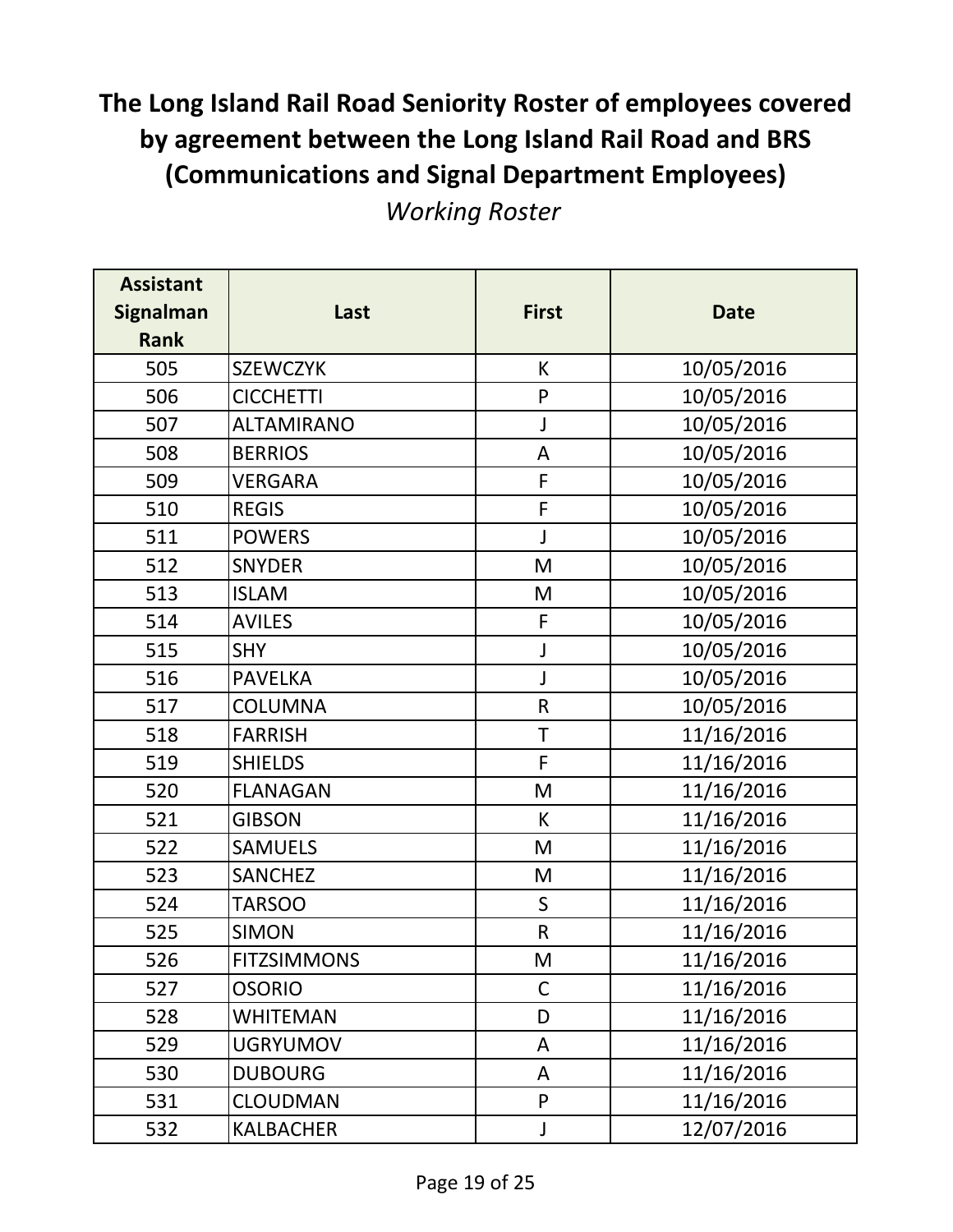*Working Roster*

| <b>Assistant</b><br><b>Signalman</b><br><b>Rank</b> | Last              | <b>First</b> | <b>Date</b> |
|-----------------------------------------------------|-------------------|--------------|-------------|
| 533                                                 | <b>LUGAUER</b>    | $\mathsf{P}$ | 12/07/2016  |
| 534                                                 | <b>MAGNANI</b>    | J            | 12/07/2016  |
| 535                                                 | <b>CUTAJAR</b>    | J            | 12/07/2016  |
| 536                                                 | RODRIGUEZ-BOLANOS | J            | 12/07/2016  |
| 537                                                 | <b>IACCINO</b>    | J            | 12/07/2016  |
| 538                                                 | <b>WRIGHT</b>     | M            | 12/07/2016  |
| 539                                                 | <b>SMITH</b>      | Shawn        | 12/07/2016  |
| 540                                                 | <b>SOBINA</b>     | D            | 12/07/2016  |
| 541                                                 | <b>SCAROLA</b>    |              | 02/08/2017  |
| 542                                                 | <b>MCCARTHY</b>   | К            | 02/08/2017  |
| 543                                                 | <b>FARLEY</b>     | T            | 02/08/2017  |
| 544                                                 | <b>STRAND</b>     | J            | 02/08/2017  |
| 545                                                 | <b>RATH</b>       | $\mathsf S$  | 02/08/2017  |
| 546                                                 | <b>HESSELBIRG</b> | J            | 02/08/2017  |
| 547                                                 | <b>PRESS</b>      | $\mathsf C$  | 02/08/2017  |
| 548                                                 | <b>MCGARVEY</b>   | M            | 02/08/2017  |
| 549                                                 | LEONARDO          | G            | 02/08/2017  |
| 550                                                 | <b>BONIFACIO</b>  | L            | 02/08/2017  |
| 551                                                 | MENDEZ-DELEON     | A            | 02/08/2017  |
| 552                                                 | <b>LONGO</b>      | $\mathsf{R}$ | 02/08/2017  |
| 553                                                 | <b>JEREMIE</b>    | J            | 02/08/2017  |
| 554                                                 | <b>WISSENBACH</b> |              | 02/08/2017  |
| 555                                                 | <b>MURRAY</b>     | D            | 02/08/2017  |
| 556                                                 | <b>MCCARTHY</b>   | B            | 02/08/2017  |
| 557                                                 | <b>CRUZ</b>       | P            | 02/08/2017  |
| 558                                                 | <b>DELVICARIO</b> | A            | 02/08/2017  |
| 559                                                 | <b>PENA</b>       | $\mathsf{R}$ | 02/08/2017  |
| 560                                                 | <b>STEPHENSON</b> | $\mathsf S$  | 02/08/2017  |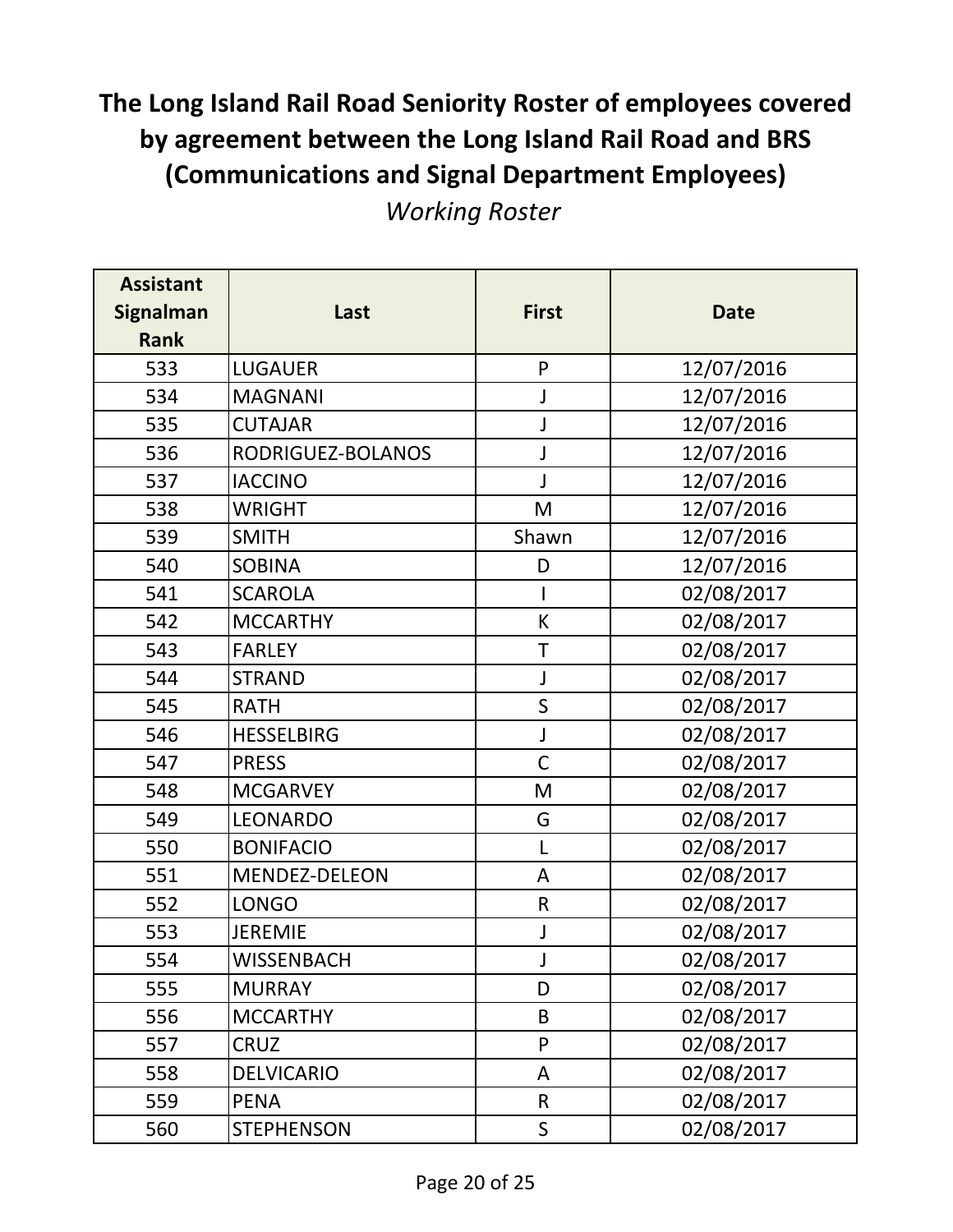| <b>Assistant</b><br><b>Signalman</b><br><b>Rank</b> | Last              | <b>First</b> | <b>Date</b> |
|-----------------------------------------------------|-------------------|--------------|-------------|
| 561                                                 | <b>AGUDELO</b>    | H            | 02/08/2017  |
| 562                                                 | <b>DEGENNARO</b>  | $\mathsf{S}$ | 03/15/2017  |
| 563                                                 | <b>MAINELLA</b>   | D            | 03/15/2017  |
| 564                                                 | <b>SINGH</b>      | <b>RR</b>    | 03/15/2017  |
| 565                                                 | <b>GEBBIA</b>     | L            | 03/15/2017  |
| 566                                                 | <b>REN</b>        | $\mathsf S$  | 03/15/2017  |
| 567                                                 | <b>OOSMAN</b>     | A            | 03/15/2017  |
| 568                                                 | <b>TERRUSA</b>    | J            | 03/15/2017  |
| 569                                                 | <b>FORST</b>      | M            | 03/15/2017  |
| 570                                                 | <b>MWINGIRA</b>   | $\mathsf{S}$ | 03/15/2017  |
| 571                                                 | <b>MITCHELL</b>   | $\mathsf C$  | 03/15/2017  |
| 572                                                 | <b>DESIMONE</b>   | ${\sf R}$    | 03/15/2017  |
| 573                                                 | <b>SWOPE</b>      | P            | 03/15/2017  |
| 574                                                 | <b>BERNARDINO</b> | $\mathsf{P}$ | 03/15/2017  |
| 575                                                 | SURAJPAL          | ${\sf R}$    | 03/15/2017  |
| 576                                                 | <b>FREDERICKS</b> | $\mathsf{H}$ | 03/15/2017  |
| 577                                                 | <b>DEFLUMERI</b>  | D            | 03/15/2017  |
| 578                                                 | <b>BURNS</b>      | F            | 05/17/2017  |
| 579                                                 | <b>BEIL</b>       | $\mathsf{C}$ | 05/17/2017  |
| 580                                                 | <b>JULIANO</b>    | Jon          | 05/17/2017  |
| 581                                                 | <b>ENGELHARDT</b> | B            | 05/17/2017  |
| 582                                                 | <b>NUNES</b>      | D            | 05/17/2017  |
| 583                                                 | <b>LYONS</b>      | M            | 05/17/2017  |
| 584                                                 | VANSTEEN          | J            | 05/17/2017  |
| 585                                                 | CONWAY            | G            | 05/17/2017  |
| 586                                                 | <b>BERG</b>       | $\mathsf{S}$ | 05/17/2017  |
| 587                                                 | <b>RAIMONDI</b>   | D            | 05/17/2017  |
| 588                                                 | <b>CHAI-HONG</b>  | Q            | 05/17/2017  |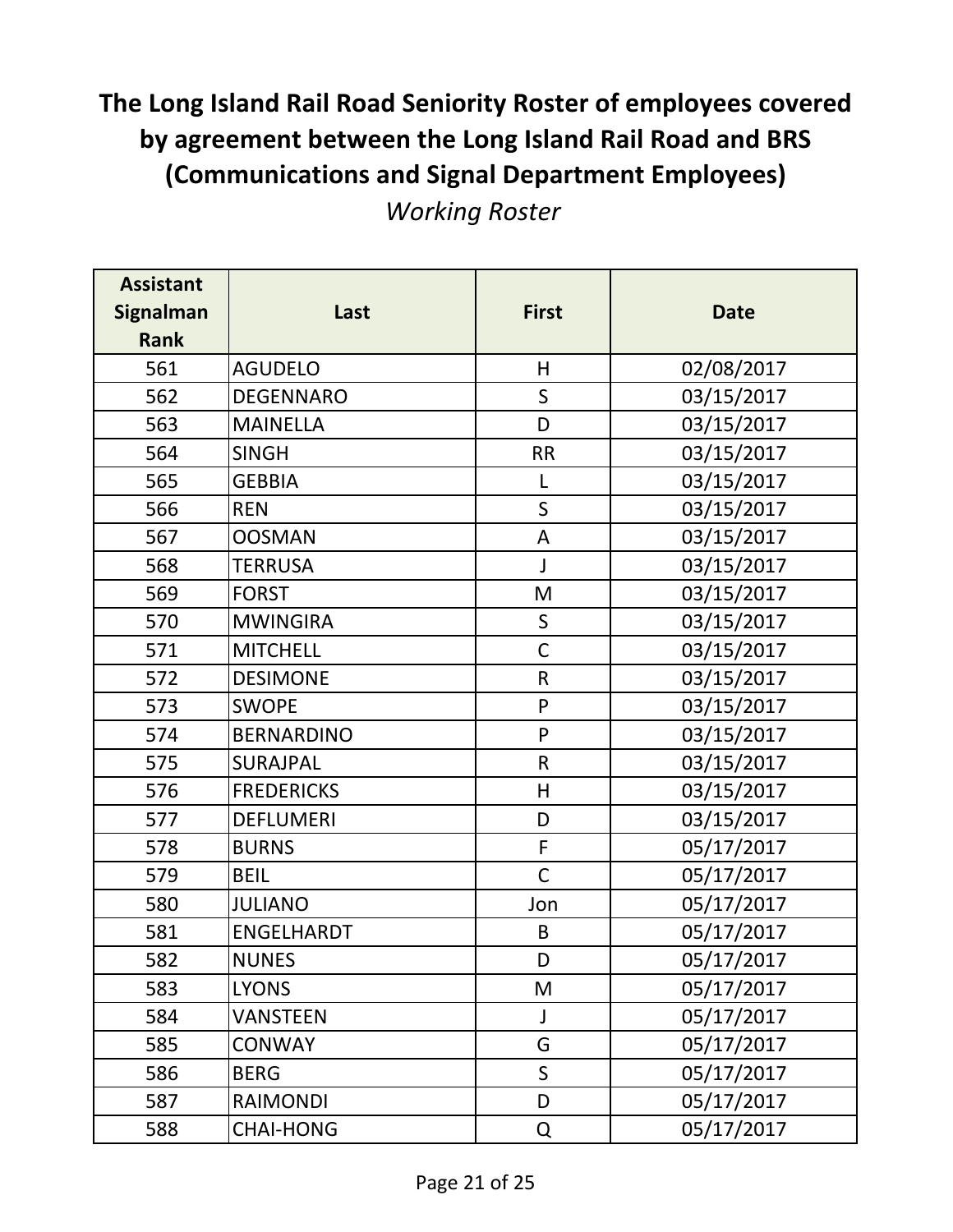| <b>Assistant</b> |                    |              |             |
|------------------|--------------------|--------------|-------------|
| <b>Signalman</b> | Last               | <b>First</b> | <b>Date</b> |
| <b>Rank</b>      |                    |              |             |
| 589              | COLASACCO          | N            | 05/17/2017  |
| 590              | <b>COX</b>         | M            | 05/17/2017  |
| 591              | <b>GERENA</b>      | D            | 05/17/2017  |
| 592              | <b>WALSH</b>       | J            | 06/21/2017  |
| 593              | <b>OLSON</b>       | J            | 06/21/2017  |
| 594              | <b>WOBESER</b>     | E            | 06/21/2017  |
| 595              | <b>MARTOSCIA</b>   | A            | 06/21/2017  |
| 596              | <b>SCHERER</b>     | J            | 06/21/2017  |
| 597              | <b>DENEZZO</b>     | J            | 06/21/2017  |
| 598              | <b>SPANO</b>       | ${\sf R}$    | 06/21/2017  |
| 599              | <b>SEMPLE</b>      | $\mathsf{R}$ | 06/21/2017  |
| 600              | <b>CORTESE</b>     | $\mathsf{R}$ | 06/21/2017  |
| 601              | <b>ORTIZ</b>       | Em           | 07/19/2017  |
| 602              | <b>LUCAS</b>       | J            | 07/19/2017  |
| 603              | <b>MCGUINNESS</b>  | B            | 07/19/2017  |
| 604              | <b>TELEPAN</b>     | P            | 07/19/2017  |
| 605              | <b>SCHNEIDER</b>   | P            | 07/19/2017  |
| 606              | <b>GONZALEZ</b>    | $\mathsf{N}$ | 07/19/2017  |
| 607              | <b>CUCCINIELLO</b> | M            | 07/19/2017  |
| 608              | <b>KELLY</b>       | M            | 07/19/2017  |
| 609              | <b>MCGARVEY</b>    | W            | 07/19/2017  |
| 610              | <b>SAMUEL</b>      | N            | 07/19/2017  |
| 611              | LANZARONE          | J            | 07/19/2017  |
| 612              | <b>MARROQUIN</b>   | W            | 09/20/2017  |
| 613              | <b>RIVERA</b>      | J            | 09/20/2017  |
| 614              | <b>DINIS</b>       | A            | 09/20/2017  |
| 615              | <b>CURRERI</b>     | E            | 09/20/2017  |
| 616              | <b>HOUSTON</b>     | J            | 09/20/2017  |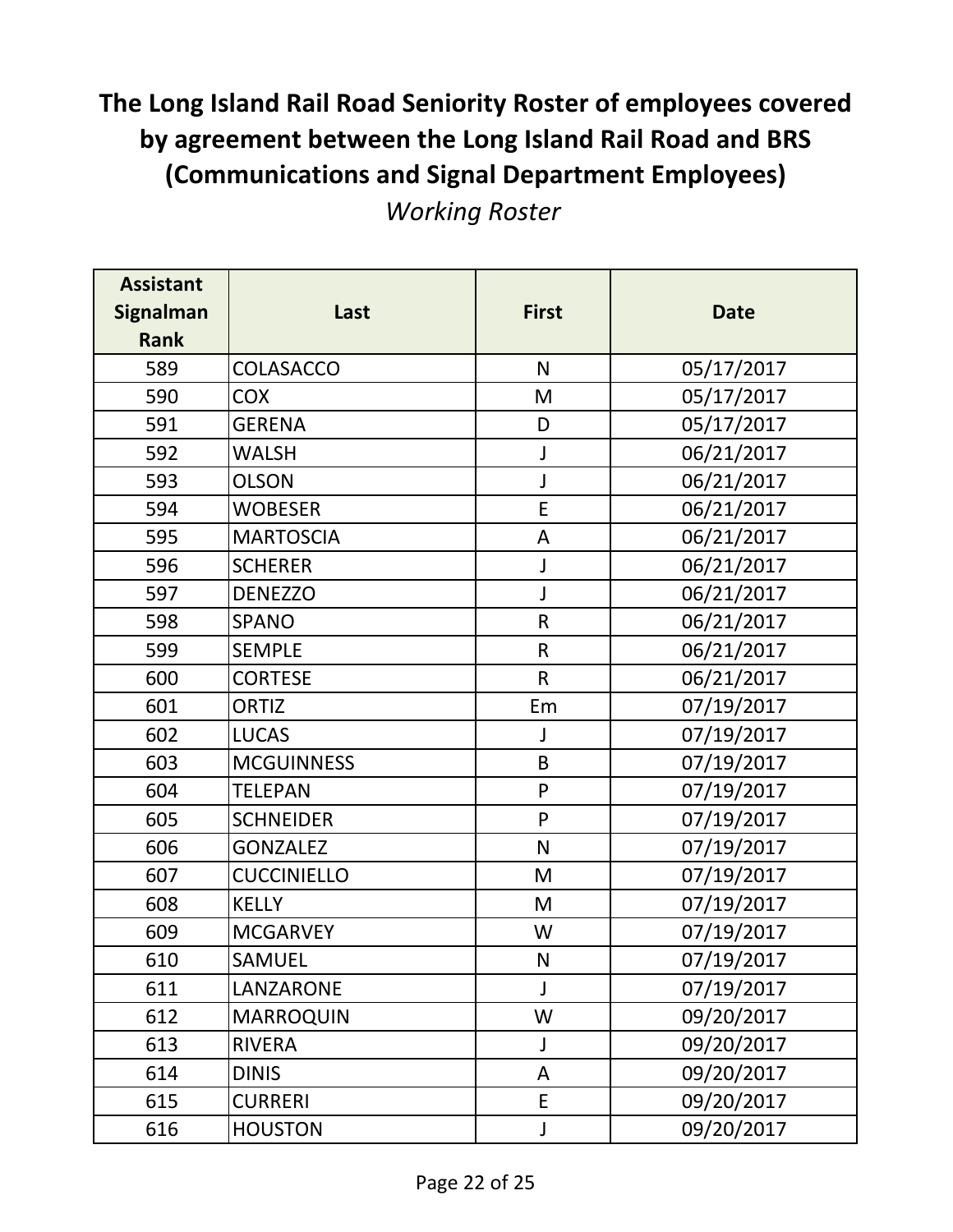| <b>Assistant</b><br><b>Signalman</b><br><b>Rank</b> | Last                 | <b>First</b> | <b>Date</b> |
|-----------------------------------------------------|----------------------|--------------|-------------|
| 617                                                 | <b>DELGATTO</b>      | V            | 09/20/2017  |
| 618                                                 | <b>HICK</b>          | $\mathsf S$  | 09/20/2017  |
| 619                                                 | D'ANGELO             | A            | 09/20/2017  |
| 620                                                 | <b>CAMPOVERDE</b>    | К            | 09/20/2017  |
| 621                                                 | <b>CALIFANO</b>      | A            | 11/08/2017  |
| 622                                                 | <b>MATOS</b>         | $\top$       | 11/08/2017  |
| 623                                                 | <b>DELEON</b>        | $\mathsf E$  | 11/08/2017  |
| 624                                                 | <b>GOODROW</b>       | A            | 11/08/2017  |
| 625                                                 | <b>LABRUZZO</b>      | $\mathsf{V}$ | 11/08/2017  |
| 626                                                 | <b>WALLACE</b>       | $\mathsf O$  | 11/08/2017  |
| 627                                                 | <b>CASSIDY</b>       | К            | 11/08/2017  |
| 628                                                 | <b>KHAN</b>          | F            | 11/08/2017  |
| 629                                                 | <b>GERONTEV</b>      | D            | 11/08/2017  |
| 630                                                 | <b>PORTORREAL</b>    | A            | 11/08/2017  |
| 631                                                 | <b>DELGADO</b>       | К            | 11/08/2017  |
| 632                                                 | <b>MITCHELL</b>      | $\mathsf{P}$ | 01/31/2018  |
| 633                                                 | <b>PALAZZO</b>       | J            | 01/31/2018  |
| 634                                                 | <b>COSTELLO</b>      | A            | 01/31/2018  |
| 635                                                 | <b>RIGGIO</b>        | E            | 01/31/2018  |
| 636                                                 | <b>CEFFALIA</b>      | J            | 03/14/2018  |
| 637                                                 | <b>CIAURI</b>        | $\mathsf{C}$ | 03/14/2018  |
| 638                                                 | <b>VICIDOMINE</b>    | M            | 03/14/2018  |
| 639                                                 | <b>THALL</b>         | A            | 03/14/2018  |
| 640                                                 | <b>SCHMID</b>        | A            | 03/14/2018  |
| 641                                                 | <b>YORK</b>          | N            | 03/14/2018  |
| 642                                                 | <b>AGOSTINACCHIO</b> | G            | 03/14/2018  |
| 643                                                 | <b>NIFONG</b>        | J            | 03/14/2018  |
| 644                                                 | <b>DENSING</b>       | J            | 03/14/2018  |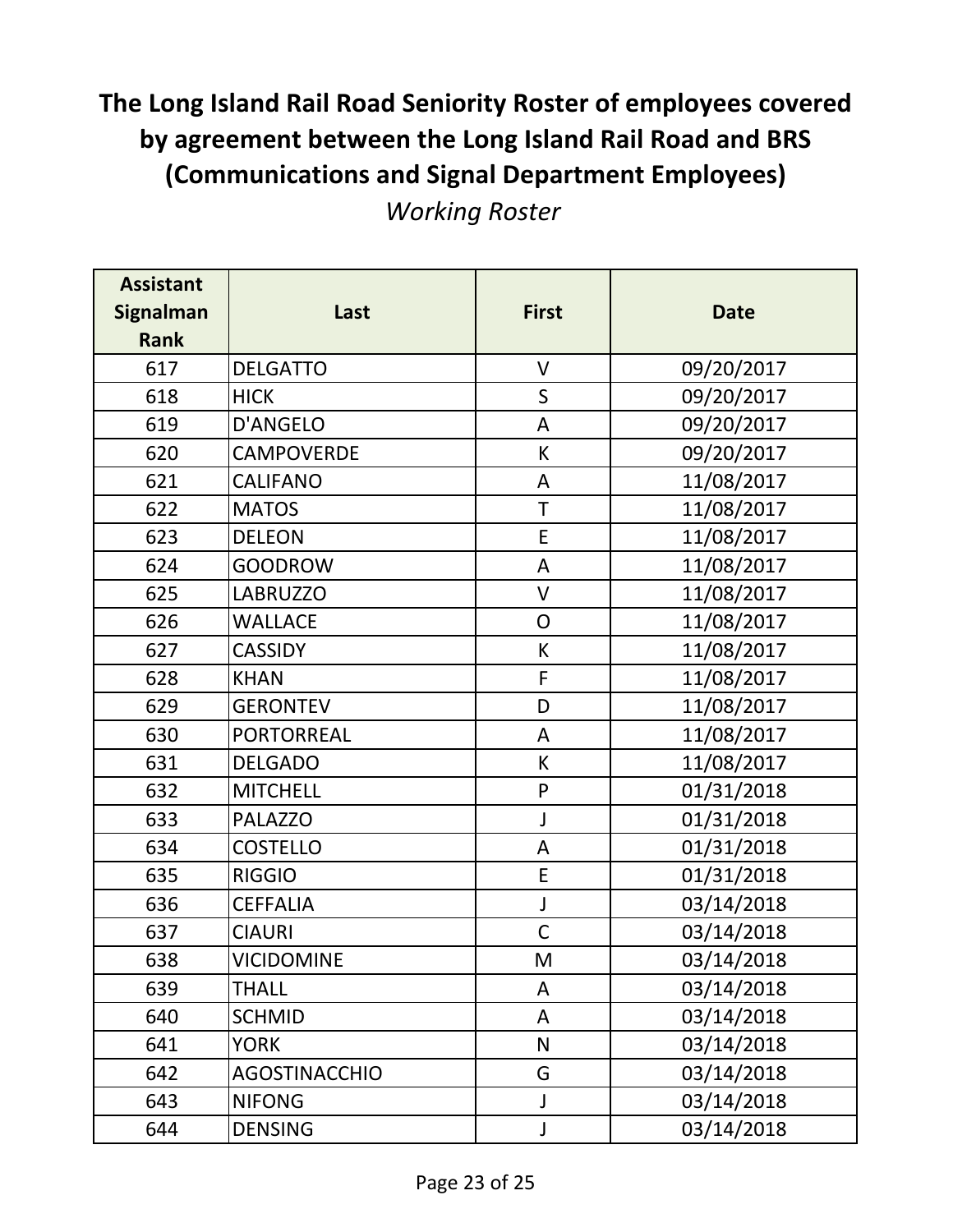| <b>Assistant</b><br><b>Signalman</b><br><b>Rank</b> | Last              | <b>First</b> | <b>Date</b> |
|-----------------------------------------------------|-------------------|--------------|-------------|
| 645                                                 | <b>RECIO</b>      | J            | 03/14/2018  |
| 646                                                 | <b>LEE</b>        | W            | 03/14/2018  |
| 647                                                 | <b>PARKS</b>      | $\sf S$      | 03/14/2018  |
| 648                                                 | <b>HARTAGAN</b>   | G            | 03/14/2018  |
| 649                                                 | <b>DIGIOVANNA</b> | $\mathsf C$  | 06/13/2018  |
| 650                                                 | <b>CONTE</b>      | A            | 06/13/2018  |
| 651                                                 | <b>KING</b>       | J            | 06/13/2018  |
| 652                                                 | <b>WINSTON</b>    | J            | 06/13/2018  |
| 653                                                 | <b>ANISIS</b>     | M            | 06/13/2018  |
| 654                                                 | <b>PHILIPS</b>    | M            | 06/13/2018  |
| 655                                                 | LAWSON            | $\mathsf{R}$ | 06/13/2018  |
| 656                                                 | <b>RUSSO</b>      | J            | 06/13/2018  |
| 657                                                 | D'ARPA            | $\mathsf C$  | 06/13/2018  |
| 658                                                 | <b>PAZ</b>        | B            | 06/13/2018  |
| 659                                                 | <b>RACIOPPO</b>   | J            | 07/18/2018  |
| 660                                                 | <b>MAIDHOF</b>    | A            | 07/18/2018  |
| 661                                                 | <b>MORRIS</b>     | M            | 07/18/2018  |
| 662                                                 | <b>DANZA</b>      | M            | 07/18/2018  |
| 663                                                 | <b>FARLEY</b>     | J            | 07/18/2018  |
| 664                                                 | <b>GONZALEZ</b>   | E            | 07/18/2018  |
| 665                                                 | <b>LIBRETTO</b>   | M            | 07/18/2018  |
| 666                                                 | <b>PEREZ</b>      | M            | 07/18/2018  |
| 667                                                 | <b>ALAWAGRI</b>   | M            | 07/18/2018  |
| 668                                                 | <b>HILL</b>       | L            | 07/18/2018  |
| 669                                                 | <b>DAVIS</b>      | H            | 07/18/2018  |
| 670                                                 | CATEDRAL          | $\mathsf C$  | 07/18/2018  |
| 671                                                 | <b>CAMPISI</b>    | $\mathsf S$  | 07/18/2018  |
| 672                                                 | <b>FORD</b>       |              | 08/22/2018  |